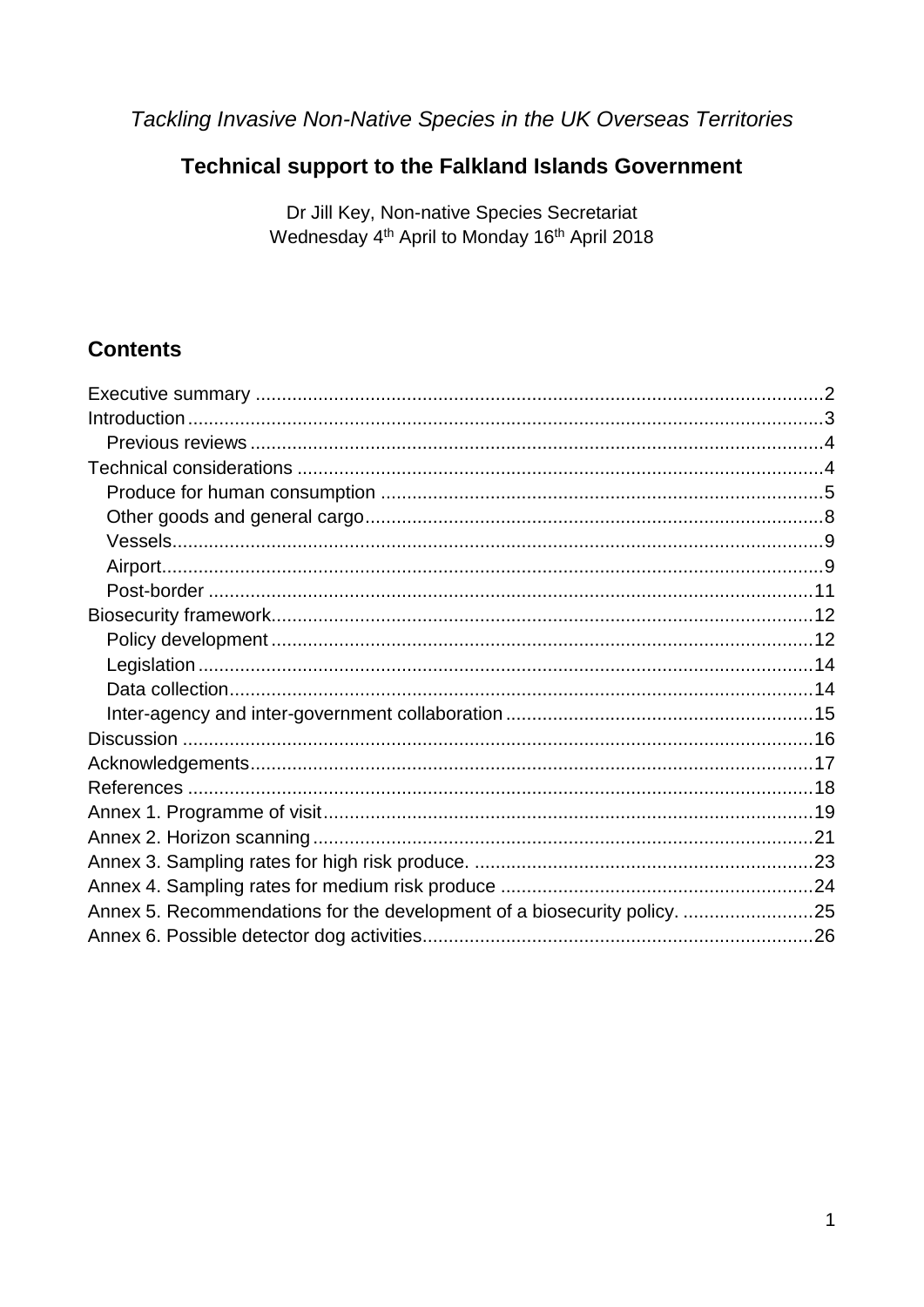### <span id="page-1-0"></span>**Executive summary**

- A visit to provide technical support to the Falkland Islands Government took place from 4<sup>th</sup> to 16<sup>th</sup> April 2018.
- Meetings were held with key personnel in Falkland Islands Government, Falklands Conservation, South Atlantic Environment Research Institute, Government of South Georgia & the South Sandwich Islands, and Members of the Legislative Assembly.
- Field visits were made to ports of entry, a weed control site at Port Sussex, and two importers for fresh produce inspections.
- Key strengths of the biosecurity system are considered to be:
	- o Good interagency and inter department cooperation
	- o Good support from importers and members of the legislative assembly
- Key weaknesses of the biosecurity system are considered to be:
	- o Lack of staff
	- o Lack of detailed protocols and procedures
	- o Lack of an overarching biosecurity policy framework
	- o Lack of comprehensive biosecurity legislation
- A total of 27 recommendations have been made to build on the strengths and address the gaps in order to strengthen the biosecurity system: 17 for short-term technical improvements, and 10 for longer-term strengthening of the biosecurity system.
- Development of a biosecurity policy framework for the Falkland Islands is timely and is supported by the Island Plan, and Falkland Islands Biodiversity Framework.
- Existing staffing only allows for the day-to-day operation of a basic biosecurity programme, and additional staff would be required in order to grow the system. The Falkland Islands has one of the smallest provisions of biosecurity staffing amongst the Overseas Territories.
- Advice on the process of policy development is given, based on experience gathered from other Overseas Territories, as well as suggested elements for the resulting biosecurity framework.
- There are mutual benefits to be gained from a joint approach between the Governments of the Falkland Islands and South Georgia & the South Sandwich Islands through a number of biosecurity actions, including:
	- o Messaging for in-bound travellers
	- o Rodent control at ports in the Falklands
	- o Provision of a heat treatment facility in Stanley
- Technical support will be given to the Falkland Islands in the form of a horizon scanning exercise taking place in October 2018, identifying the priority pathways for the introduction of high risk non-native invasive species.
- The results of the horizon scanning will help inform the future biosecurity system.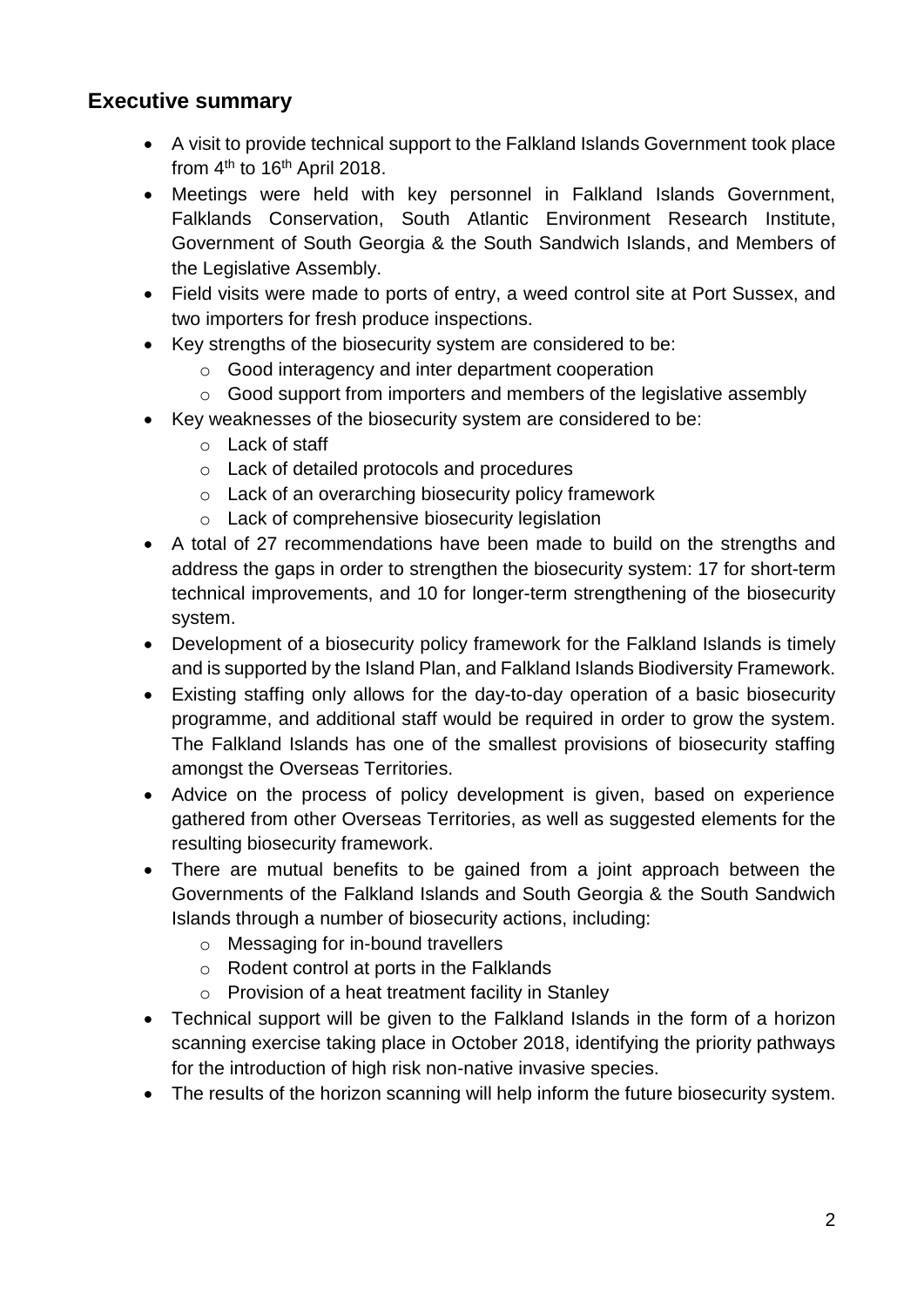### <span id="page-2-0"></span>**Introduction**

In 2016 Defra and the GB Non-native Species Secretariat (NNSS) secured £1 million funding from the FCO's Conflict, Stability and Security Fund (CSSF) for the project *Tackling Invasive Non-Native Species in the UK Overseas Territories* (the "OT Biosecurity project") over four years to help the development of comprehensive biosecurity for the Overseas Territories (OTs) by providing them with access to UK Government expertise on risk analysis, pathway management, pest identification, horizon scanning, contingency planning, rapid response capability and species management. Lack of up-to-date comprehensive biosecurity legislation was flagged by FIG during the biosecurity gap analysis undertaken by the OT Biosecurity Project in 2017 and is included as part of an application submitted to Public Administration International Ltd. for legislative support.

The NNSS was requested by the incumbent Falkland Islands Government (FIG) Biosecurity Officer to provide technical support under the project to FIG. Terms of reference for the visit were as follows:

- Advise on strengthening and implementing the framework and strategy actions through:
	- o Reviewing the strengths and weaknesses of existing biosecurity provisions.
	- o Identification of key areas of work to target for action, focussing resources on high risk areas to ensure work practices are efficient – 'work smarter not harder'.
	- o Identification of priority actions, distinguishing short term (immediate and important) and long-term (requiring preparation and planning) needs.
	- o Development of an implementation plan.
- Review rodent management and contingency plans.
- Assist FIG and the Biosecurity Officer in preparations for future, planned, project work: horizon scanning, legislative support, Fera and CEFAS support.
- Provide a concise report with practical recommendations to strengthen the existing biosecurity system.

The visit took place from Wednesday 4<sup>th</sup> to Monday 16<sup>th</sup> April 2018 and the visit programme is given in Annex 1. I was accompanied throughout the visit by Naomi Baxter, Biosecurity Officer with the Department of Agriculture (DoA).

In addition to the meetings and field visits, myself together with Naomi and Ross James of the Government of South Georgia & the South Sandwich Islands (GSGSSI), gave a public presentation on Wednesday 11th April at the Chamber of Commerce on "Biosecurity: protecting our islands" attended by 24 members of the public.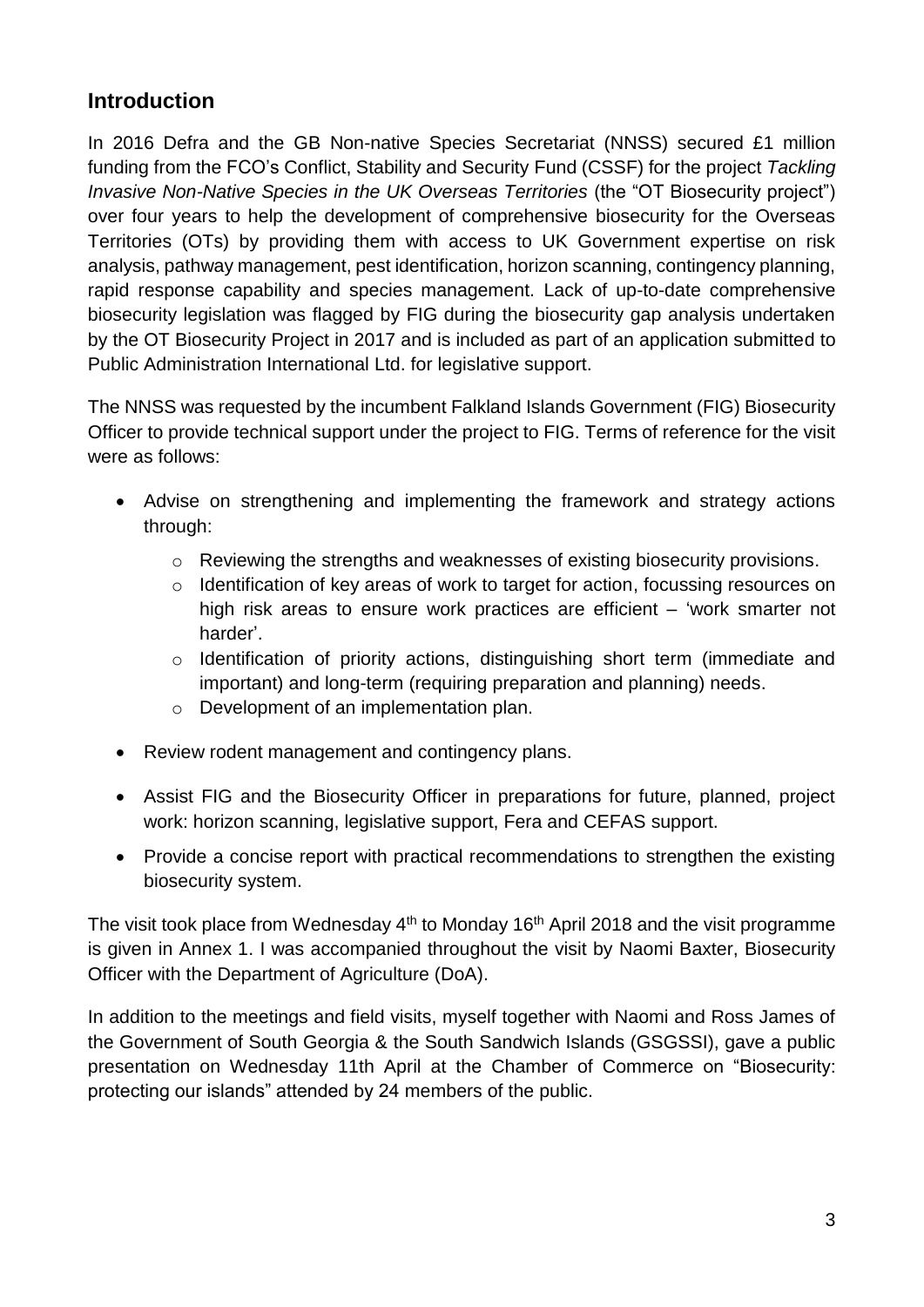#### <span id="page-3-0"></span>Previous reviews

FIG has benefitted from technical advisory visits from the Ministry of Primary Industries of New Zealand twice in the past, in 2004 by Bruce Simpson and John Hellstrom (Simpson & Hellstrom, 2004) and in 2015 by Henk van Zyl (van Zyl, 2015). Simpson and Hellstrom spent two weeks in the Falklands, and van Zyl spent two months, consequently their reports are very comprehensive and include extensive recommendations for strengthening the biosecurity system. The main recommendations from the more recent report by van Zyl (2015) are summarised as follows:

- Develop comprehensive biosecurity legislation.
- Collect more data for use in risk assessment and introduce risk assessment in all pathways.
- Increase control over the highest risk pathways, namely the sea freight, cruise ship and military pathways.
- Implement more biosecurity treatment options.
- Review of the handling of biosecurity waste.
- Review the resources available for biosecurity.

A number of van Zyl's recommendations have been or are being implemented. I aimed to avoid repeating recommendations already made by Simpson & Hellstrom in 2004 or van Zyl in 2015, but rather to complement them and consider how they might be implemented.

In view of the anticipated changes in the biosecurity system and refinement in terms of what pathways are considered high risk, in this visit I focused two main aspects:

- 1. Pragmatic technical improvements in delivering biosecurity in immediate short term
- 2. Policy and strategy development in the longer term

## <span id="page-3-1"></span>**Technical considerations**

Discussions were held with the biosecurity team, Naomi Baxter and Steve McLean, and with the veterinary and agricultural teams, Adam Dawes and Steve Pointing. Fresh produce inspections were observed at two importers, Stanley Growers and the Chandlery and biosecurity provisions discussed with the importers themselves. In addition, baggage inspection was observed at Mount Pleasant Airport (MPA) and discussions held with the customs officers present.

Current levels of biosecurity are considered satisfactory in that no new non-native species have established in the last few years in the Falkland Islands, as far as is known. The strengths and weaknesses of the current system are summarised below.

Strengths:

 A set of 18 import protocols have been developed, outlining the conditions for import of a range of commodities;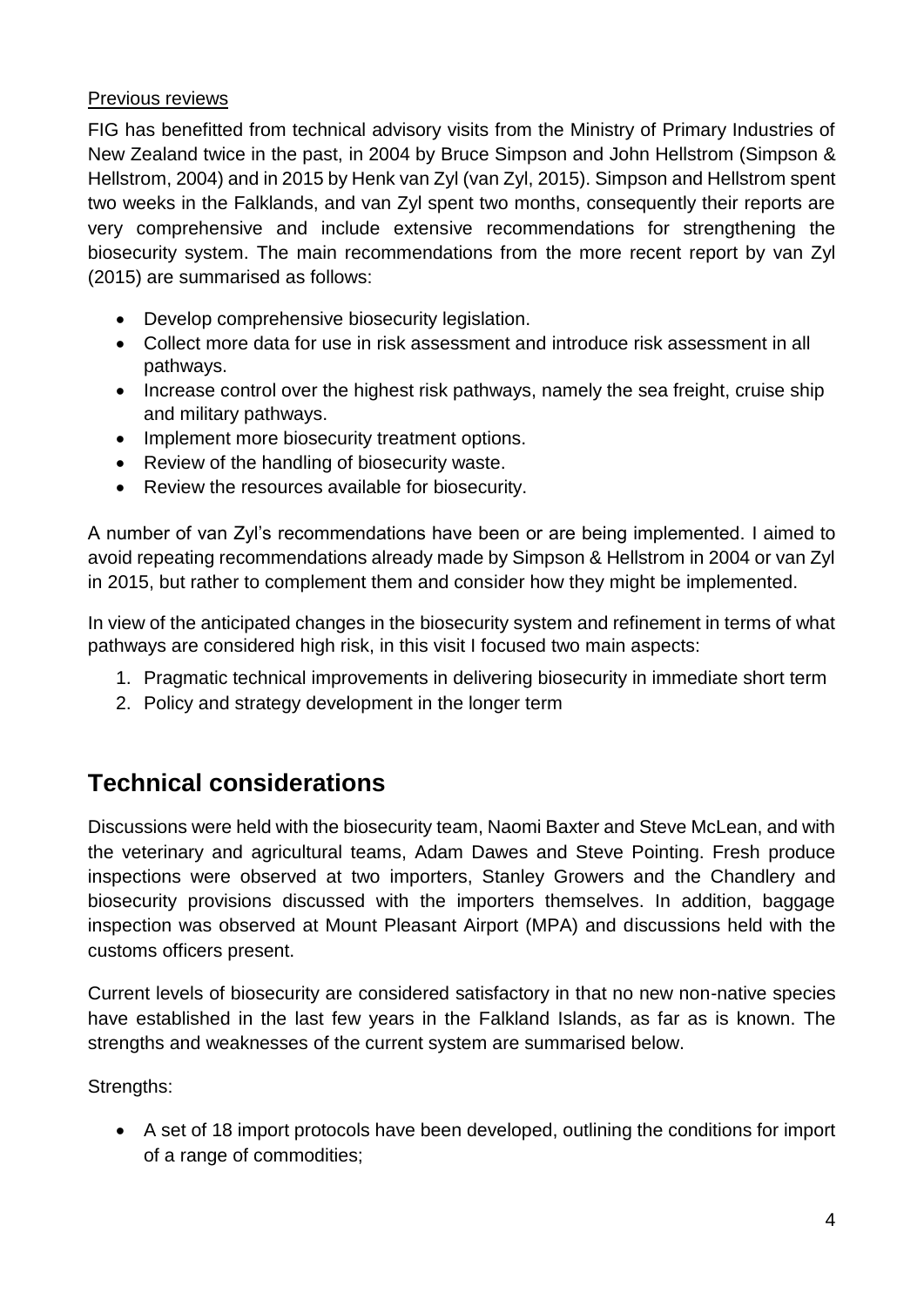- The DoA, where the biosecurity team is based, is very supportive of them, and provides help with identification, technical advice, etc.;
- There is a good relationship between the biosecurity team and importers;
- Customs perform biosecurity functions at the airport and sea ports, in the absence of the biosecurity team;
- The biosecurity team is reasonably well equipped: microscope, camera, initial invertebrate reference collection, etc.;
- Some post-border actions are in place with regards post-border monitoring and the development of the first emergency response plan, working collaboratively with the Environment Department.

### Weaknesses:

- The import protocols require revision, they are broadly worded and lack details;
- There are a number of weaknesses in the existing practices with regards imported fresh produce for human consumption:
	- o There are no facilities to assist inspections;
	- o There is no formalised fresh produce sampling regime distinguishing high and low risk produce so it is all treated the same. This is not cost-effective;
	- o There is also no fresh produce inspection protocol or guidance to the inspector on what to look for, or how to identify pests of concern from post-harvest conditions.
- Resources are limited: the team consists of one full time and one part time officer. Staff can cope with routine inspections of fresh produce, together with some checks of timber and vehicles but resources do not allow further activities.

### <span id="page-4-0"></span>Produce for human consumption

There are four main importers of fresh produce (three commercial plus the MOD) who all source their produce from different suppliers. An import licence is required and basic import protocols exist. Produce arrives by both air and sea cargo, and quantities are relatively small. There is no biosecurity facility and produce is inspected in chillers at the importers' premises where newly imported produce is mixed with that from previous shipments. While mixing of checked and unchecked produce compromises biosecurity, any live infestations would be relatively immobile due to chilling.

Inspection consists of ad hoc spot checks, looking through the top layers of 1 to 3 boxes or sacks of produce. The extent of the checks for any one lot<sup>1</sup> varies with the inspectors' knowledge of where previous interceptions have taken place, with more extensive checks being made of produce known to have previously carried invertebrates. This knowledge is largely undocumented.

<sup>1</sup> <sup>1</sup> A "lot" is defined as the total amount of any one type of plant material which is clearly from the same source, for example variety A apples from one supplier is a different "lot" to variety B apples from the same supplier, or variety A apples from a different supplier.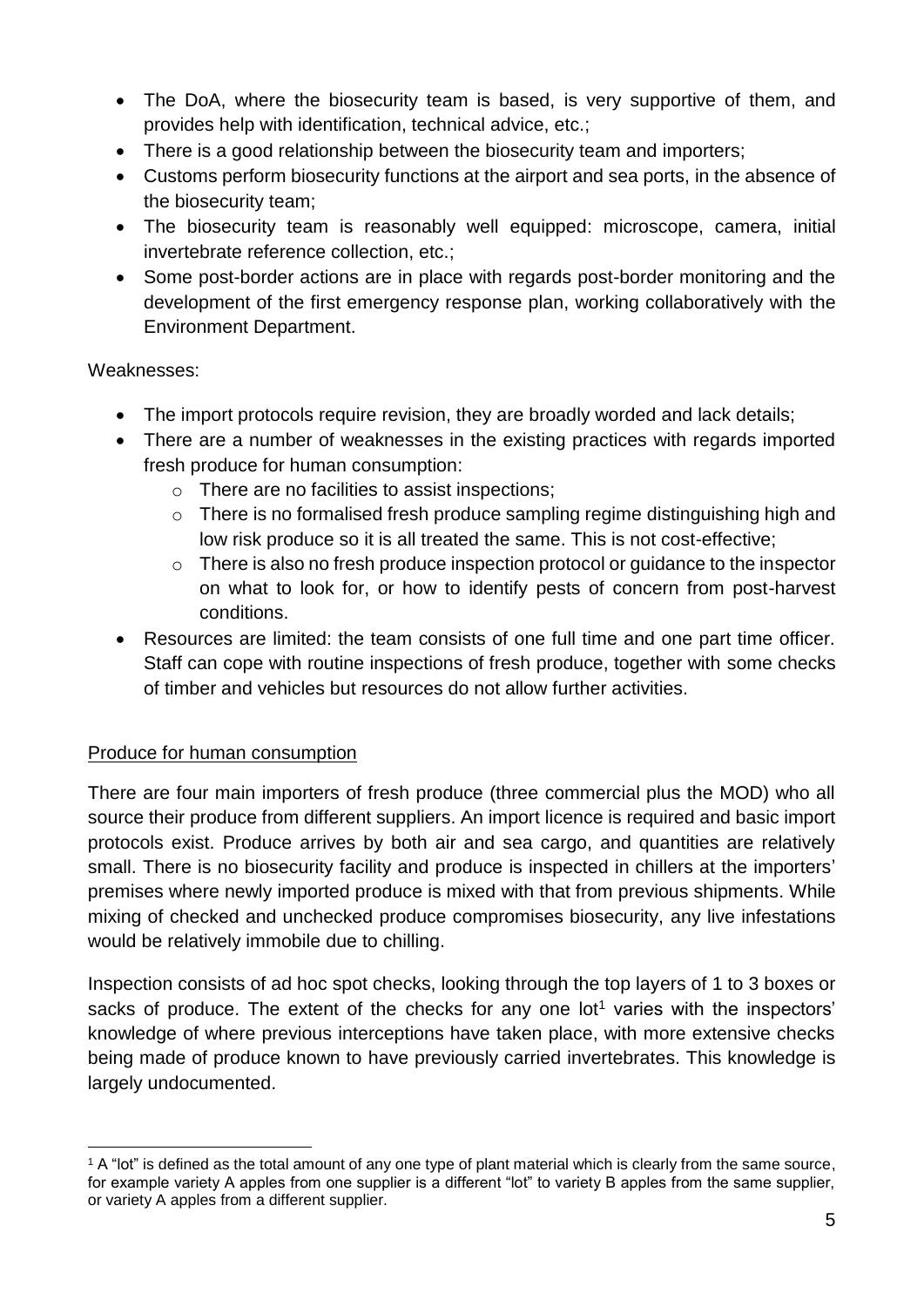Van Zyl noted the same issues and suggested a sampling strategy based on the Maximum Allowable Prevalence (MAP) (van Zyl, 2015, recommendation 49):

*The MAP for visually detectable regulated organisms on fresh fruit/vegetables is as follows:*

*"At a 95% confidence level, not more than 0.5% of the units in the consignment are infested (this equates to an acceptance level of zero units infested by regulated organisms in a sample size of 600 units".*

Adopting this system for the small quantities being imported would require nearly 100% inspection of all fresh produce. This would be very difficult to deliver with existing DoA biosecurity staffing if any other biosecurity work was to be done, and is also impractical considering the location and facilities currently available for inspections of fresh produce. In addition, some categories of produce such as tropical fruit can be considered low risk in view of the temperate climate of the Falkland Islands, for example hard citrus (lemons and limes), stone fruit (peaches, nectarines, etc), mangoes and pineapples. Pests such as Tephritid fruit flies, mango seed weevil and pineapple mealybug would not survive in the Falklands and there is no tropical fruit production industry. Bell peppers on the other hand are known to carry pests such as caterpillars, and polytunnel production of bell peppers is an important commercial activity in the Falklands; imported bell peppers are therefore high risk and should be inspected more thoroughly.

Biosecurity St Helena had a similar problem and developed modified sampling tables for small quantities of fresh produce based on International Standard for Phytosanitary Measures No. 31, Methodologies for Sampling of Consignments; see Annex 3 and 4 for examples of sampling rates for high and medium risk product respectively. The previous biosecurity officer, Ross James, developed a simple plant material risk matrix based on basic criteria: for plants for propagation, how likely the plant material is to establish in the Falklands, and for fresh produce, how easy the produce is to inspect, and the previous history of interceptions. This risk matrix can be used to categorise fresh produce into high, medium and low risk.

*Recommendation 1. Fresh produce should be categorised as high, medium or low risk using the simple risk matrix. The recommended sampling strategy is as follows:*

- *High risk produce: use standardised sampling tables such as those in Annex 3 or 4. Note that all units in cartons selected for inspection should be checked.*
- *Medium risk produce: spot checked as currently done.*
- *Low risk produce: subject to occasional spot checks.*

The resulting list can be revised following a planned horizon scanning exercise in October 2018 but in the interim be used to guide sampling and inspections. The aim of horizon scanning is to predict the likelihood of the arrival and establishment of new non-native species that are most likely to impact on biodiversity and ecosystems or impact socioeconomically (agricultural production, livestock and public health) in the next 5 - 10 years.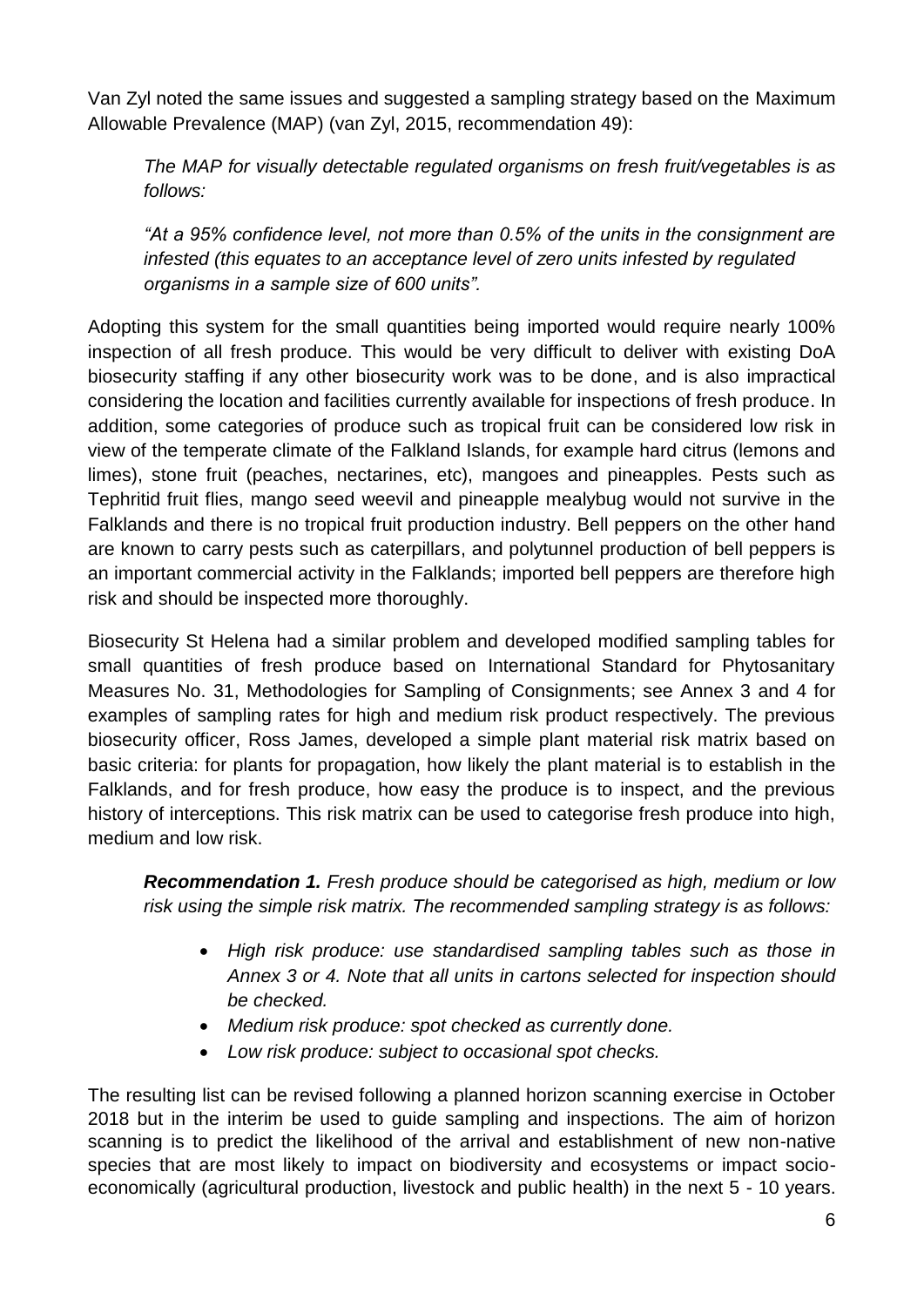The work covers all three environments (terrestrial, freshwater and marine) and also all species across the taxonomic spectrum (invertebrates, vertebrates and plants), with the exception of human, plant and animal pathogens. A summary of horizon scanning is given in Annex 2. Horizon scanning will provide the technical input required to inform the necessary biosecurity mitigation actions on the highest risk pathways and so help shape the future biosecurity programme.

DoA biosecurity staffing currently consists of one full time biosecurity officer, Naomi Baxter, and one part time biosecurity assistant, Steve McLean. Naomi is new and Steve is leaving in May to take up a new post and a new assistant is being recruited. New staff have no or limited biosecurity experience prior to taking up their posts, and in-post training is limited. Carrying out inspections with any confidence is difficult without detailed guidance.

*Recommendation 2. A detailed inspection protocol should be developed, outlining step by step how to carry out fresh produce inspections, what to look for and what to do in the case of an interception.* 

*Recommendation 3. A reference folder should be developed consisting of short descriptions and pictures of the main pests of concern for each type of high risk produce, for the inspectors' use.* 

*Recommendation 4. A reference folder should be developed consisting of short descriptions and images of the common post-harvest storage conditions for the different types of produce.* 

The 18 import protocols which exist are an excellent resource but need expanding into clear import health standards for the importation of fresh produce and other goods. Some goods require licensing which is probably unnecessary as the biosecurity risk is minimal, for example, UHT milk and hard cheeses. Defining appropriate import health standards to which importers must conform is all that is needed; in the case of hard cheeses the main criteria would be that they are commercially produced in premises which conform to EU standards or demonstrable equivalent.

*Recommendation 5. Import health standards (IHS) should be developed in consultation with the relevant FIG departments, and publicised. The main categories of goods of biosecurity concern which should have IHS includes:*

- *Fresh produce for human consumption*
- *Plant material for propagation*
- *Meat, fish and dairy produce for human consumption*
- *Live animals*
- *Rock, stone, sand and gravel*
- *Composts, peat and soil conditioners*
- *Vehicles and machinery*
- *Shipping containers*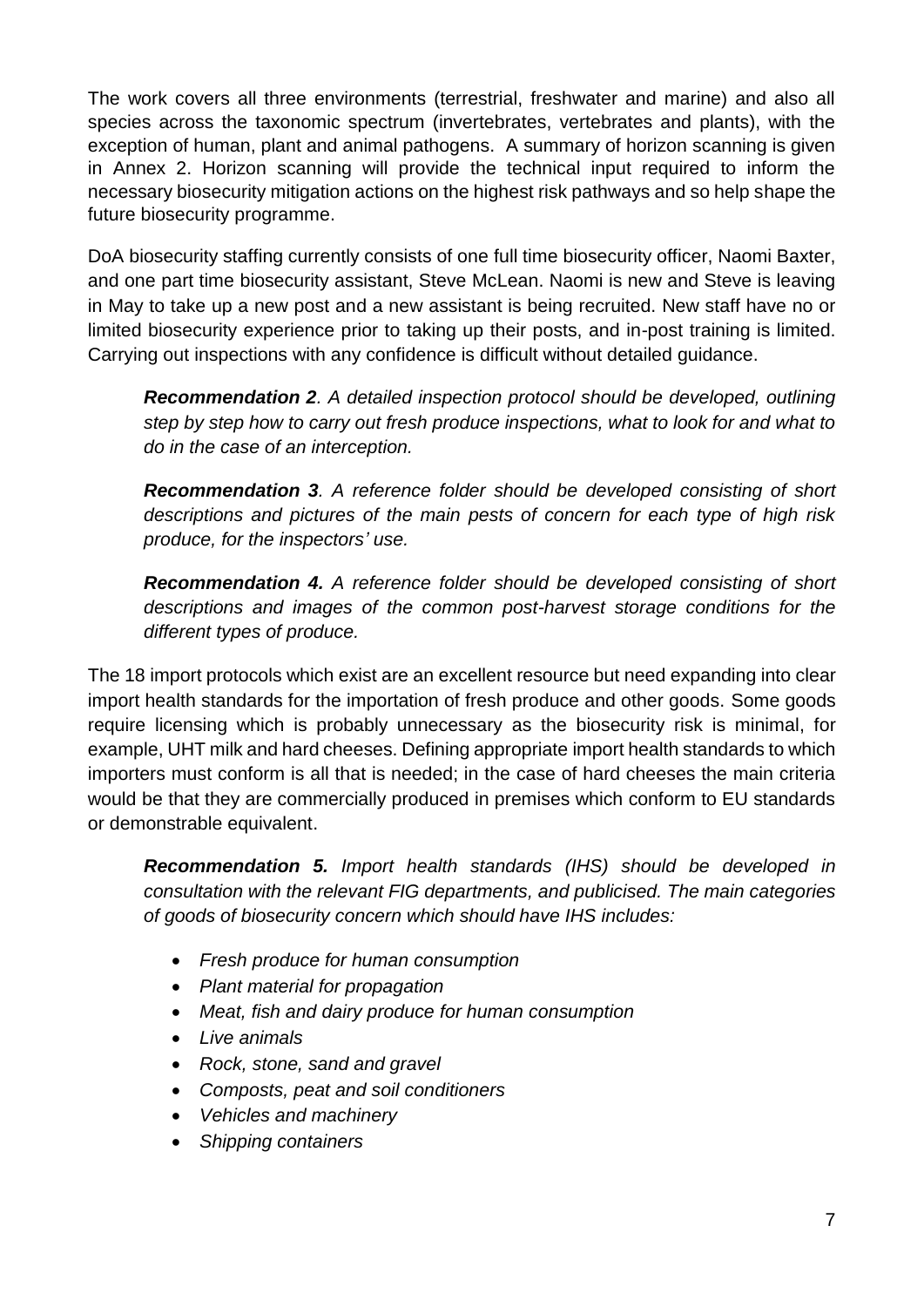*The IHS will indicate in each case the appropriate standard expected from goods for importation, where a licence, phytosanitary or zoosanitary certificate is required, and where other documentation is required.*

Ideally, all fresh produce should be cleared before leaving the Customs bonded area. This would require provision of a biosecurity inspection facility in the bonded area and changes in the approach of how fresh produce is handled on arrival. Alternatively, a formal inspection area equipped with a bench and good lighting should be provided by each importer at their premises; note that this requirement is already specified in the import permit. Provision of appropriate inspection facilities (in whatever form it takes) needs to be considered as part of the future shape of the biosecurity system, but in the meantime, to assist current inspection practices, a small investment in a portable inspection table would considerably assist the work of the inspector and the effectiveness of inspections.

*Recommendation 6. A folding white plastic table should be provided for the fresh produce inspections. This can be easily carried in the vehicle and placed for use in the chillers under the central lights. Boxes selected for inspection are placed on the table for inspection where they can be unpacked completely at a comfortable working height and under reasonable lighting. The table should be cleaned after each inspection.*

#### <span id="page-7-0"></span>Other goods and general cargo

The DoA is currently working on a new initiative addressing the pathway of imported used vehicles. This includes an import permit system specifying import health standards and requiring cleaning and inspection either in the UK or on arrival. To facilitate this, wash-down areas are required near to both ports of entry by which vehicles arrive, the South American Atlantic Services yards (SAAS) and Mare Harbour.

*Recommendation 7: Vehicle wash down areas should be established within the bonded areas at SAAS and Mare Harbour. Key features of a suitable area include the following:*

- *Area of hard standing of an appropriate size to treat the largest vehicle expected, and located away from normal tracks and roadways to minimise the risk of normal traffic picking up weed seeds or washings;*
- *Central drain, ideally equipped with filters to collect washings which may include weed seeds and invertebrates.*
- *Equipped with a pressure washer and vacuum cleaner;*
- *Protocol and facilities for the secure disposal of the contents of the vacuum cleaner and filters, and other waste collected from imported vehicles;*
- *Surrounding area to be kept weed free;*
- *Monitoring system to check for appearance of new weeds and invertebrates.*

Currently other goods such as building materials are spot-checked wherever possible in the bonded area before release. Shipping containers in general are not normally inspected. These goods and containers are potential pathways for the introduction of hitchhiker species such as spiders and ants; note that the European earwig *Forficula auricularia* was introduced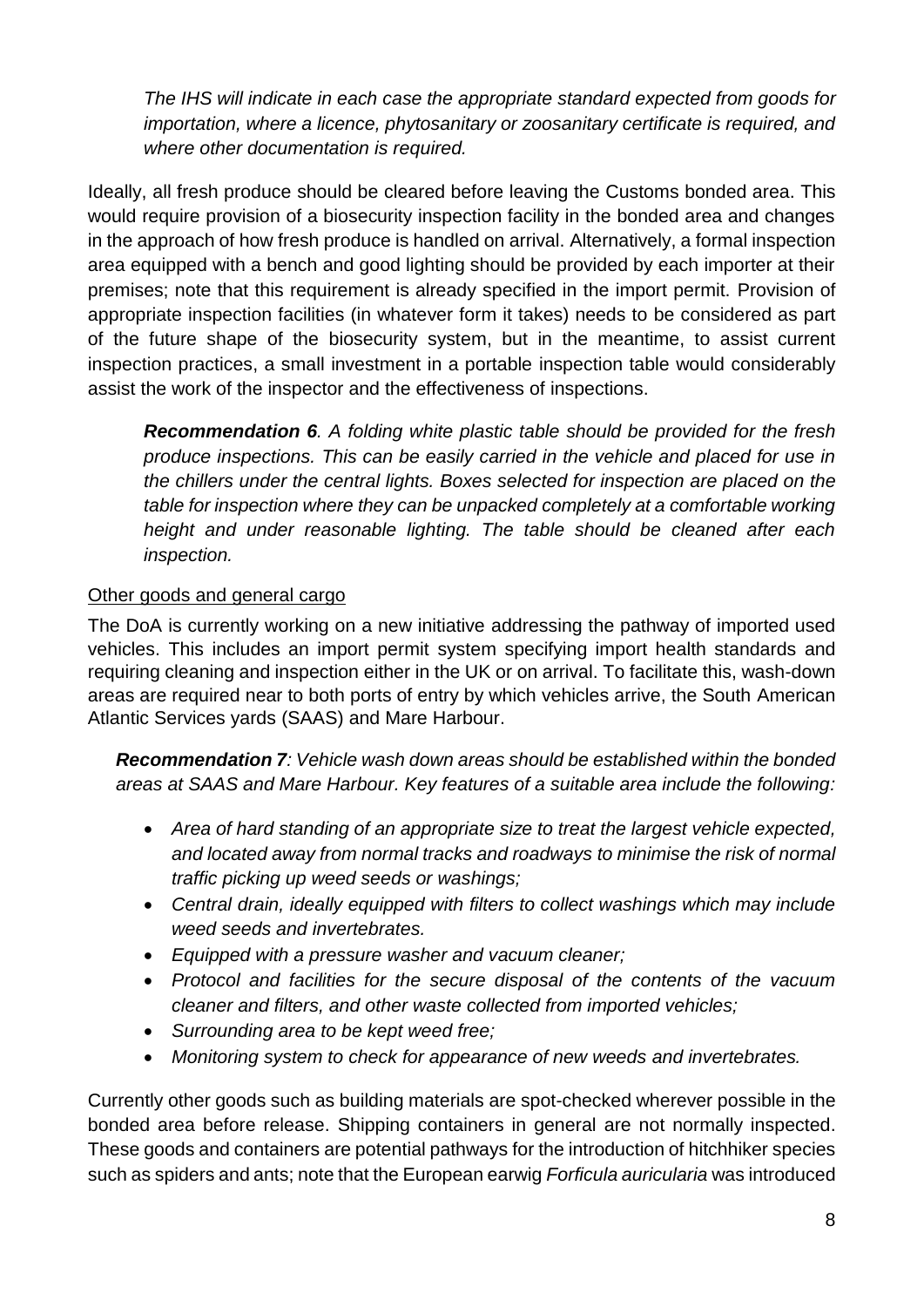to the Falklands around 10 years ago and is now a major pest for polytunnel producers and a general nuisance pest. The pathway of introduction isn't known but the possibilities include as a stowaway in cargo. This pathway needs to be addressed. Developing import health standards will assist this (**recommendation 5**), supported by a programme of inspections. Horizon scanning will indicate the highest risk goods or vectors where activities should be targeted.

### <span id="page-8-0"></span>Vessels

In 2017 the biosecurity team carried out a thorough survey on the hand baggage carried by disembarking passengers from a cruise ship and found high levels of non-compliance, with many people carrying food ashore, contrary to instructions (Ross James, pers. comm.). This is a concern, as food may include fruit, and dairy and meat products of unknown origin: food carried by cruise ships for on-board consumption is often bought from local suppliers at the different ports visited and will not necessarily be export standard.

*Recommendation 8: There should be higher biosecurity presence for cruise ships, with spot checks of the hand baggage of disembarking passengers. Periodic leakage surveys (i.e. 100% inspections of hand baggage) should also be made to assess the levels of compliance.*

Note that with current staffing levels it is not possible for the biosecurity team to routinely attend the arrival of cruise ships.

The biosecurity team does not normally attend arriving yachts and relies on customs to include biosecurity in their checks and call biosecurity down if needed. As yachts may arrive at any time of day and will be visited by customs, this is considered an appropriate strategy, as long as customs are suitably trained.

In addition, one of the private marina owners is very vigilant and will call biosecurity if he considers a yacht is of concern.

#### <span id="page-8-1"></span>Airport

For travellers on the RAF airbridge from Brize Norton, biosecurity information is received along with the ticket as a section in the Falkland Islands Government Overseas (FIGO) Office document "Flights from the United Kingdom to the Falkland Islands". There is no biosecurity information or signage at Brize Norton, and the biosecurity video was not shown on the flight I travelled on; apparently the video will be loaded onto the aircraft system and be routinely shown after the next aircraft service.

*Recommendation 9: Work with MOD to place biosecurity signage at Brize Norton check-in. This will serve both the Falklands and South Georgia, perhaps using the brand "Gateway to the Antarctic". Signage could take the form of colourful pull-up banners with simple messaging.*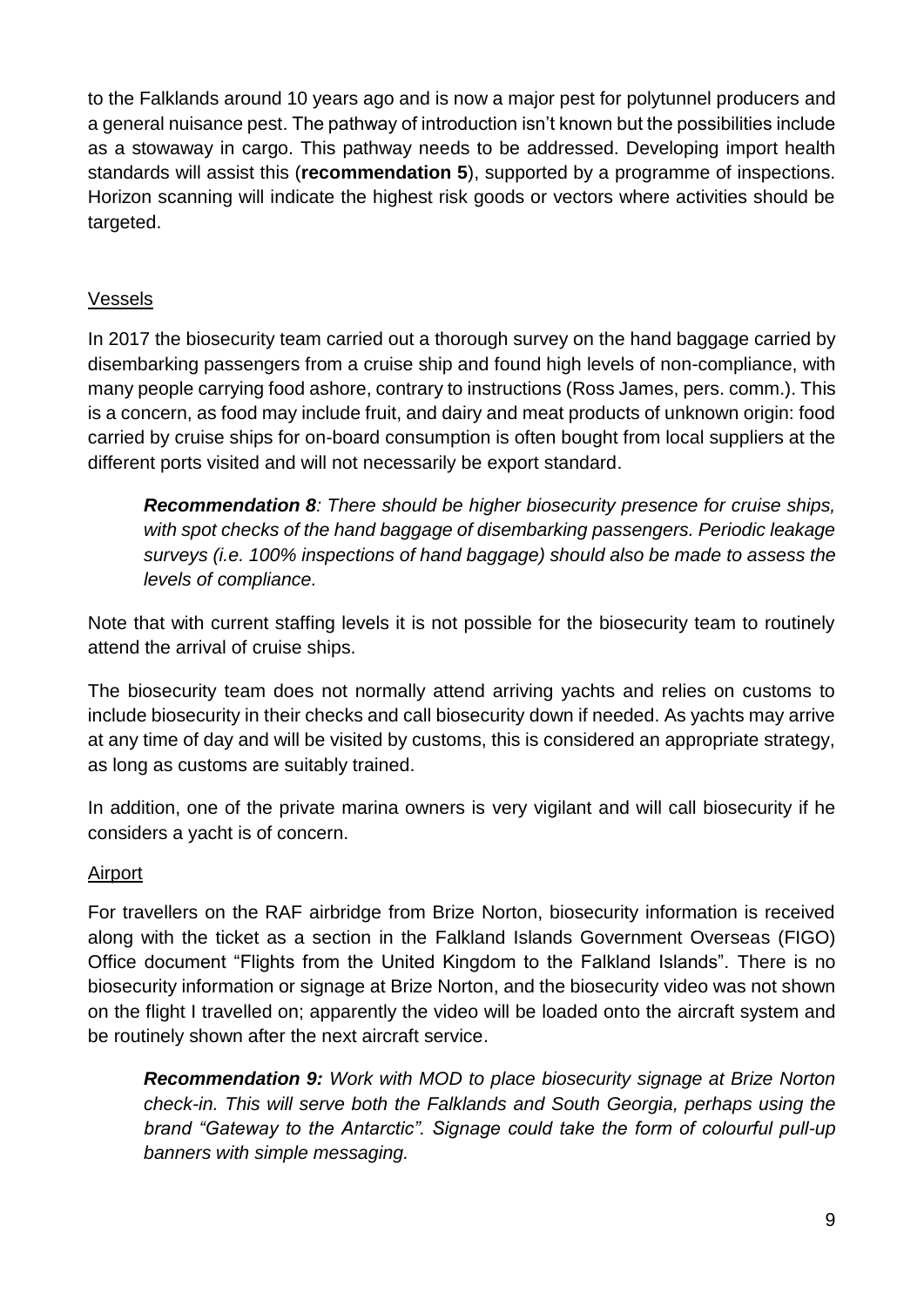*Recommendation 10: Work with FIG to revise the handout "Flights from the United Kingdom to the Falkland Islands" to include cleaning footwear and checking for seeds in clothing, footwear and baggage. Also work with the MOD to ensure the same messaging is included in the pre-deployment briefing notes for military personnel travelling to the Falklands.*

*Recommendation 11: The biosecurity video should be shown on the RAF flight, before arrival in the Falklands. In addition, the biosecurity video can be shown in arrivals at the baggage carrousel.*

The Falklands also receive regular LATAM flights from Chile. In-flight films shown by LATAM are universal across all their flights and they are reluctant to add the Falklands biosecurity video as it would have to be shown on all flights across South America.

Biosecurity signage is present in arrivals at Mount Pleasant Airport (MPA) at the baggage carrousel, and there is also a biosecurity amnesty bin. Some improvements could be made, for example the largest board is very wordy and placed where it is least likely to be seen. It should be replaced by simpler more visual messaging and placed near the amnesty bin.

For arriving passengers, biosecurity functions are normally delivered by customs who are providing an invaluable biosecurity service. However, this is a problem for them as they are already short-staffed and are frustrated at the high demands of the biosecurity checks which they feel are a distraction from their true function. The fact that Customs officers spend so much time carrying out biosecurity checks is a strong indication of the need for a biosecurity officer to attend incoming flights. Customs also suggested that the wording in the biosecurity questions on the passenger declaration form is causing confusion among passengers. In addition, the effectiveness of the procedures at the airport can be assessed by carrying out leakage surveys or technical audits. This should be done in collaboration with Customs as it will also inform them of likely slippage of items of customs concern.

*Recommendation 12: A biosecurity officer should attend incoming flights at the airport.*

*Recommendation 13: The wording of the biosecurity questions on the passenger declaration form should be revised, in collaboration with customs.*

*Recommendation 14: Together with Customs, the following should be periodically carried out:*

- *Leakage surveys: every nth (eg 20th) suitcase is scanned by the x-ray machine or searched.*
- *Technical audit: a certain number of items of biosecurity concern are planted in inbound baggage to see how many are detected.*

Finally, when carrying out inspections or otherwise fulfilling their functions, the biosecurity officers are equipped with DoA high-vis vests but otherwise have no uniform. A formal uniform would assist in raising the status of the biosecurity system, as well as increasing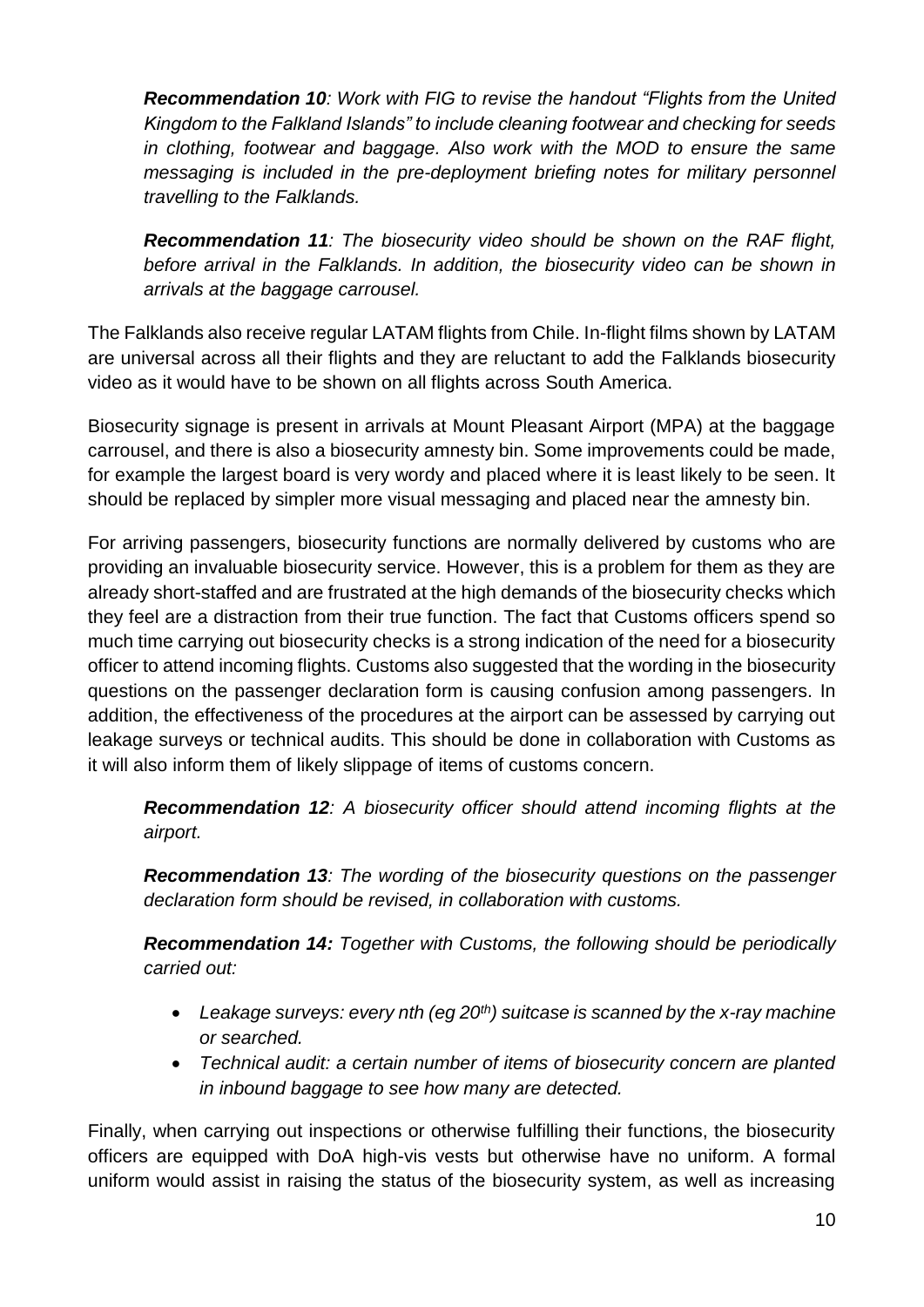awareness. In addition, biosecurity can involve making unpopular decisions and in a small community such as the Falklands it is good to separate the official from the personal, this can be done by wearing a uniform when carrying out official functions.

*Recommendation 15: The biosecurity team should have a uniform which is worn when carrying out official functions, such as attending in-bound flights and carrying out cruise ship inspections.* 

### <span id="page-10-0"></span>Post-border

Post-border monitoring is done in collaboration with the Environment Department and is being done for calafate weed *Berberis microphylla* which is the subject of an ongoing control programme. There is an alert system for the public to report any new invertebrates found, but otherwise there is no general monitoring to detect new invertebrate or weed species. A more structured approach addressing the high risk areas is recommended.

*Recommendation 16: A simple post-border monitoring programme should be initiated, targeting the high risk areas of the ports of entry. This may include:*

- *Periodic visual surveys for weeds around the gateway ports of entry, the South American Atlantic Service Ltd (SAAS) yards and Mare harbour*
- *Sticky insect traps in the main importer premises*

Post-border rapid response is done in collaboration with Environment Department and Falklands Conservation, who are in the process of developing a rapid response plan for new avian wildlife disease outbreaks. A trial is being carried out on the use of Virkon foot baths on one off-shore island, with the intention of extending it to the main islands, targeting "pinch points" such as the Falkland Islands Government Air Service (FIGAS) domestic airport, sites where large numbers of people access visitor sites with concentrations of wildlife across farmland, and in outer islands with regular visitors.

*Recommendation 17: A comprehensive set of rapid response plans should be developed, to cover at least the following events in addition to the one being developed:*

- *Animal disease outbreak of primarily agricultural concern*
- *Animal disease outbreak of primarily native wildlife species (seals and sea lions) concern*
- *Animal disease outbreak of public health concern*
- *Invertebrate crop pest*
- *Invertebrate species of concern for native wildlife*
- *Weed species*
- *Exotic vertebrate species (eg snake, frog, bird, etc.)*

It is important to distinguish the cases where the response to the detection of a new species can be handled by the appropriate department using existing resources, and the cases where additional resources (funding, staffing, equipment, etc.) are required to tackle the problem. Biosecurity St Helena has developed a set of emergency response plans which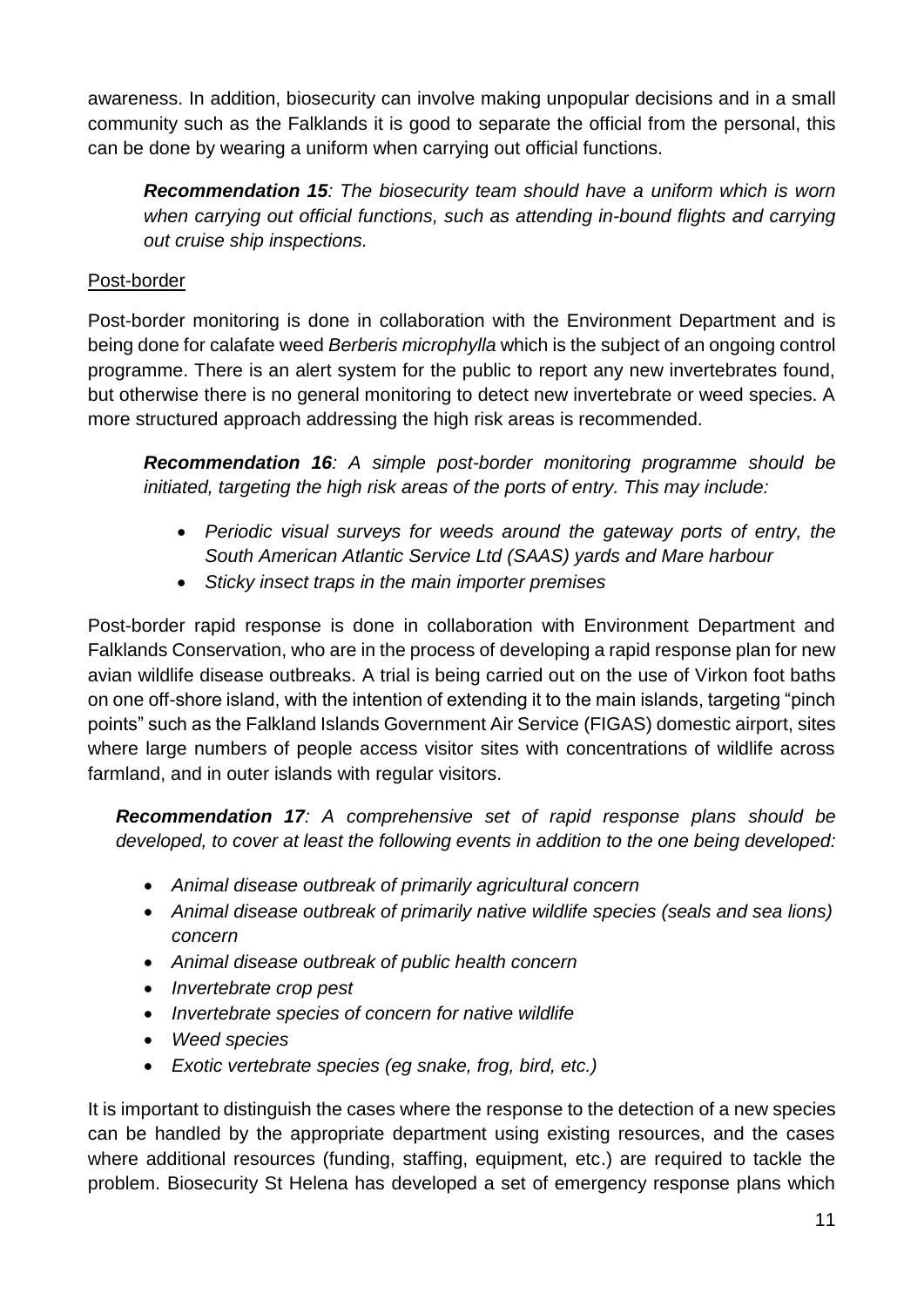can be used as examples, and these are available on the website <http://www.sainthelena.gov.sh/st-helena-biosecurity-service/>

### <span id="page-11-0"></span>**Biosecurity framework**

At the higher level, the biggest asset of the biosecurity team is its good relationship with other agencies and departments, and acceptance by importers. This is a reflection on how the system is being delivered. Strengths and weaknesses are considered to be as follows;

Strengths:

- Good interagency cooperation and collaboration;
- Support from Members of Legislative Assembly (MLAs)
- Biosecurity is widely accepted by importers;
- There is interest and enthusiasm within FIG and other agencies in elevating biosecurity;
- Biosecurity is recognised in existing policy documents;
- A lot of communications work is already being done.

Weaknesses:

- Biosecurity doesn't have its own budget and is considered part of the Veterinary Services;
- Biosecurity staffing is limited to one full time and one part time staff member. This limits what can be achieved;
- Legislation is out-of-date and inadequate;
- Training is limited. There are no in-house training tools to assist new staff: note that the biosecurity officer is newly in post and the biosecurity assistant is shortly leaving, weakening the knowledge bases within the team.
- Data collection is poor overall, making it difficult to evidence successes and failures.

#### <span id="page-11-1"></span>Policy development

Development of a Falkland Islands biosecurity policy framework is timely as the biosecurity system has been in place for some time, new initiatives are being rolled out, and technical input is being provided to underpin a revision of the system through the OT Biosecurity Project. Provision of biosecurity to address the high priority threat of non-native species is included in the FIG Island Plan 2014 - 2018, and listed under the Falkland Islands Biodiversity Framework 2016 – 2030. Current priorities are captured in the Biosecurity and Invasives Strategy 2017 – 2020 which identifies priorities for work at a higher level.

*Recommendation 18: A process of biosecurity policy framework development should be initiated.*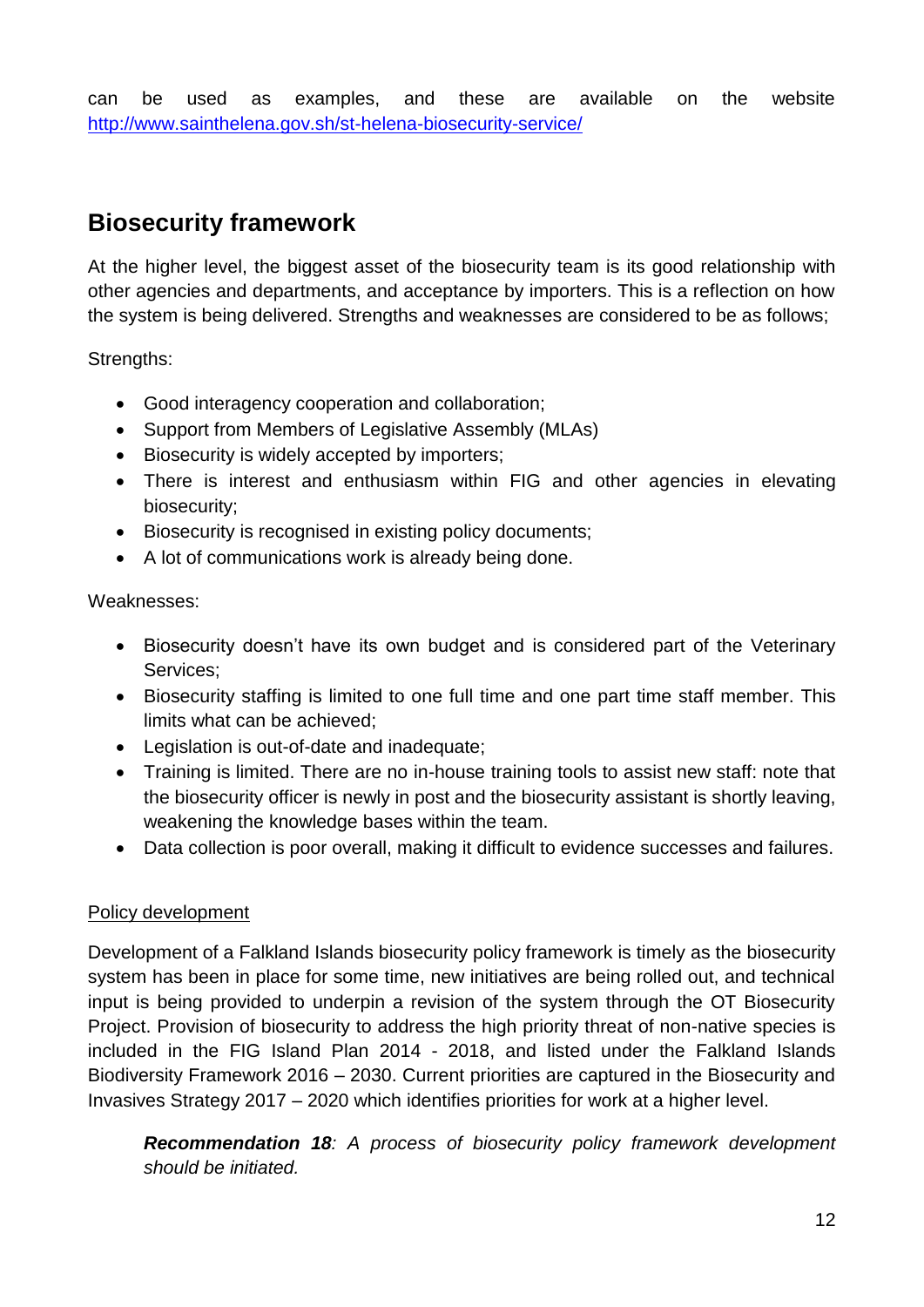The biosecurity policy framework should set out the overall procedures or goals to be used to guide decision-making. Experience in other OTs indicates a number of elements for successful biosecurity policy development which are outlined in Annex 5. The resulting system should include the following within the policy framework:

- Provision of dedicated biosecurity facilities at the gateway ports of entry, SAAS yards and Mare harbour, and/or suitably equipped dedicated inspection facilities at importers' premises;
- In-bound baggage scanner at the airport to screen passengers baggage for items of biosecurity concern;
- Comprehensive legislation with sanctions and fines;
- Comprehensive biosecurity procedures and protocols to guide actions across the biosecurity continuum: pre-border, border and post-border;
- Early warning and rapid response protocols and capacity in the event of detection of a new incursion;
- Adequate staffing to deliver the programme;
- Internal biosecurity to protect rat-free islands and other pest or weed free areas;
- Marine biosecurity as well as terrestrial;
- Community support, based on a continual programme of stakeholder engagement and citizen science.

The development of a biosecurity policy will take time and biosecurity staff is limited, their time is totally taken up delivering the existing programme. A horizon scanning workshop planned for October 2018 will provide information on the high risk pathways and species which allows more targeted work, and the first stage will take place in October 2018, in the UK. In the interim in order to guide the current biosecurity work the DoA propose to hold a short internal consensus workshop with agriculture, livestock, public health, environment and customs to identify perceived priorities. This will form the immediate work plan and be revised with input from the horizon scanning and also policy work. The horizon scanning will be delivered under the OT Biosecurity Project and take place in the UK. Follow-up support will be provided by the NNSS to FIG to develop appropriate mitigation actions for the identified pathways.

It is a challenge to meet the demands of policy development, improvements in the technical delivery of biosecurity and deliver the ongoing biosecurity with the current levels of staffing. The Falkland Islands has one of the smallest provisions of biosecurity staffing amongst the OTs.

*Recommendation 19: For at least the period of policy development and revision of the biosecurity system, biosecurity staffing should be increased. This could be by some or all of the following:*

- *Change the part time to a full time post.*
- *Provision of at least one more full time post.*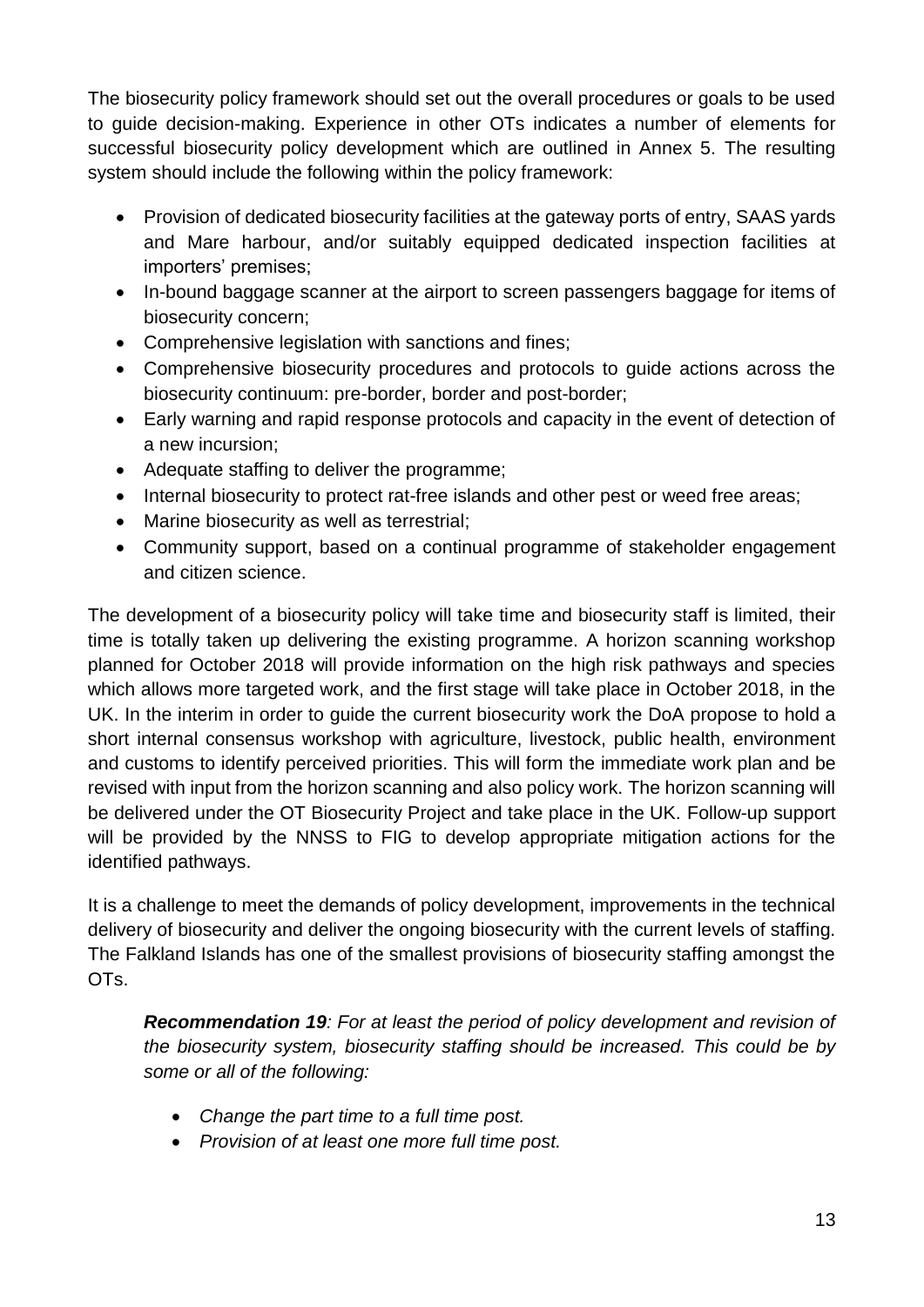- *Provision of more part time biosecurity staff on a regular basis who can be trained and called on for specific tasks such as inspections of fresh produce. Biosecurity would be part of their formal job description.*
- *Provision of a short-term full time post to drive forward discrete aspects of the work, allowing day-to-day biosecurity work to continue in parallel*

*Recommendation 20: Biosecurity should have its own budget within the DoA to allow detailed operational planning.* 

*Recommendation 21: Basic training modules should be developed for new staff including the general principles of biosecurity and specific guidance for carrying out inspections. In addition, opportunities should be sought for training and exposure visits with overseas biosecurity services.* 

### <span id="page-13-0"></span>**Legislation**

Comprehensive modern biosecurity legislation is required and a recommendation to this effect was included by both Simpson & Hellstrom (2004) and van Zyl (2015). Noxious Weeds Legislation is currently being drafted to support the ongoing calafate weed control programme, with wider application for other weed control programmes in the future.

The OT Biosecurity Project has applied for funding to assist the UK Overseas Territories with the development of model biosecurity legislation together with assistance with legal drafting for three Territories, including the Falkland Islands. Comprehensive model legislation will provide the full complement of regulations required for effective biosecurity, including components for phytosanitary and zoosanitary risks, border actions, post-border surveillance and emergency response, compliance, enforcement and sanctions. Once the model is complete, each Territory will access drafting support to analyse existing legislation and adapt the model to fill in the gaps in a manner appropriate to their specific needs. The Falklands' biosecurity legislation will be tailored to its specific requirements whilst becoming more in line with international best practice/standards.

This work is expected to begin in the current financial year, 2018/2019.

*Recommendation 22: Biosecurity legislation should be prioritised for endorsement by liaising with appropriate FIG departments.*

#### <span id="page-13-1"></span>Data collection

A certain amount of data is routinely collected and there is a database for interceptions. However, only interceptions of new species are recorded, so data on pathways with repeated interceptions of the same species is lost. In addition, data on the specific quantities of fresh produce is not entered in a database so it is not possible to evidence which produce varieties have most– or indeed no – interceptions. This information lies with the inspector and is lost when staff changes.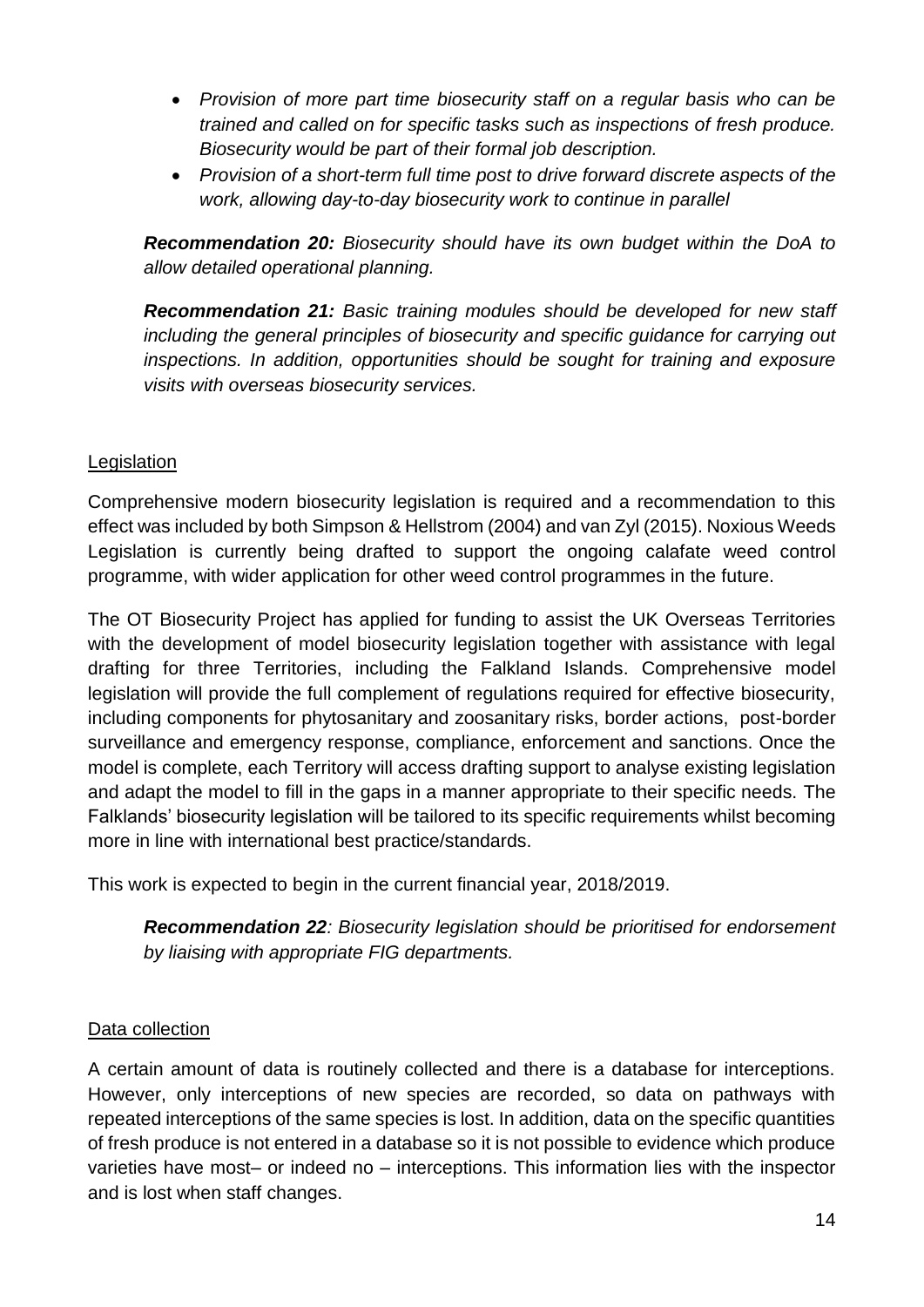*Recommendation 23: Data should be routinely collected on:*

- *All inspections carried out*
- *All interceptions detected, of all species*
- *Quantities of the different varieties of fresh produce imported*
- *Quantities of other goods of specific biosecurity concern imported, such as vehicles.*

*Recommendation 24: A single Access database should be developed with linked fields where all biosecurity data can be captured.*

Note that entering data is time consuming and the current staffing levels will not allow this level of data entry. One suggestion is that data entry is part of the work of the student who joins the team for two months each year.

A good database will support the development of key performance indicators as part of a future biosecurity strategy.

### <span id="page-14-0"></span>Inter-agency and inter-government collaboration

One notable strength of biosecurity is good interagency and government collaboration. The biosecurity team sits within the DoA and works closely with Customs, the Environment Department and Falklands Conservation, and also has a positive relationship with the current MLAs. Part of the process of policy development will be the clarification of roles and functions among the different agencies.

The relationship with customs is very important. Customs should be involved in policy development to ensure a joint border agency approach. Biosecurity has had a Memorandum of Understanding with Customs since 2012 but it is now out-of-date.

*Recommendation 25: The Biosecurity - Customs MoU should be reviewed in collaboration with customs, revised as appropriate and renewed.*

Currently there is also a good relationship with the GSGSSI where the previous biosecurity officer, Ross James, now works. FIG and GSGSSI share pathways of introduction of new non-native species and therefore have shared biosecurity concerns. Tourists may visit the Falklands, visit outer islands, and go on to South Georgia. It makes sense to align biosecurity messaging between the Territories (for example: *Gateway to the Antarctic* and *Protect our Islands*) and ask the same from people, both visitors and importers.

Collaboration between the Territories has a number of mutual benefits. GSGSSI and FIG can continue to work together on managing the gateway ports with regards, for example rodent control at all ports, and spear thistle control at Mare Harbour. The GSGSSI is trialling the use of rodent detector dogs in Stanley as part of the pre-border biosecurity provisions, and two training sessions of the rodent detector dogs were observed, at Mare harbour and on the MV *Pharos SG* at the main port at the Falkland Interim Port and Storage System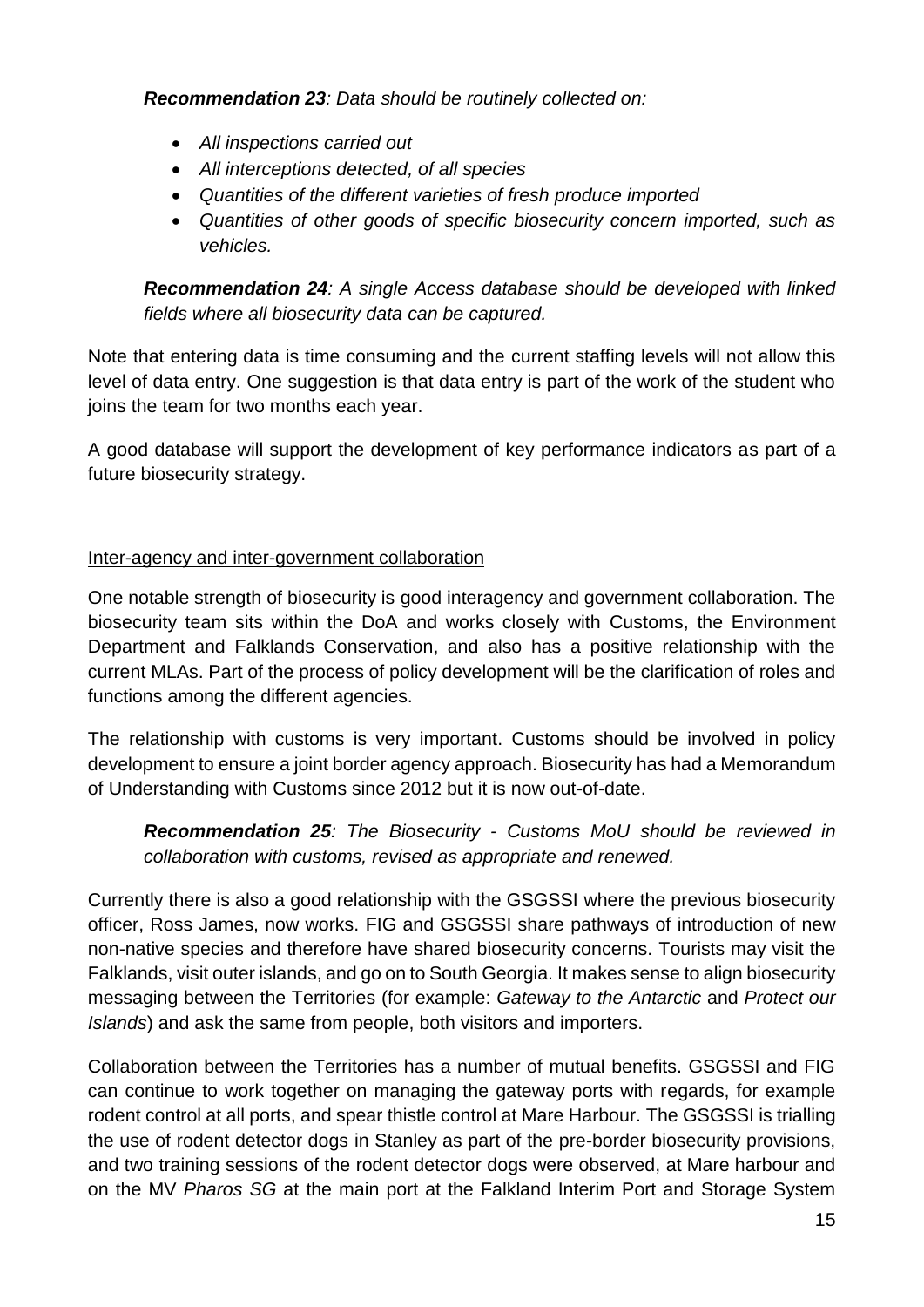(FIPASS). The trial looks very promising. The detector dogs also offer a valuable service for the FIG such as checking vessels travelling to rodent-free islands within the Falklands, confirming rodent-free islands as such, and also for general pest control. See Annex 6 for a list of possible activities; note that detector dogs can be trained to detect a range of scents and could therefore support other activities such as calafate weed control, earwig containment etc. if appropriately trained. This is an excellent opportunity for a joint government initiative, if GSGSSI are in agreement. Options for how this might be operated are being discussed with GSGSSI.

*Recommendation 26: Rodent detector dogs should be considered as part of the FIG biosecurity system, operated jointly with GSGSSI; see Annex 6.*

Other biosecurity provisions of joint interest to FIG and GSGSSI are a heat treatment facility and general biosecurity inspection facility, both in Stanley. Currently, there is no heat treatment capacity in Stanley but such a facility would have wide potential benefits for both the Falklands and South Georgia. A simple facility could consist of a modified shipping container where temperatures could be held at both -20°C and +65°C. Examples of where heat treatment would be useful include: to treat infestations in imported building materials, personal effects, animal feed, sand, aggregate, composts, and vehicles. Heat treatment can also aid exports by treatment of dunnage; exported vehicles can also be treated. There are also potential domestic use to treat items for, for example woodworm, and general trade uses, for example for drying timber.

*Recommendation 27: A heat treatment facility should be established in Stanley, with an appropriate operating system.* 

Regular communication between DoA, GSGSSI and other key agencies such as the Environment Department is important to make sure things don't fall through the gaps.

## <span id="page-15-0"></span>**Discussion**

Short term technical improvements can be achieved by some simple actions: provision of a folding inspection bench, and development of basic inspections protocols and such like. Not much is needed to make a relatively big jump forward to strengthening existing practices and reducing the risk of introduction of new non-native invasive species. The recommended longer term development of a comprehensive biosecurity framework is timely and has support internally within the DoA and externally from other agencies, importers and MLAs. The OT Biosecurity Project is also providing input over the next two years, in the form of horizon scanning and technical support. This will inform the policy process and help shape the future system.

The aim of both the short term and long term recommendations made here are that the biosecurity service will "work smarter not harder". The resulting system is not expected to be about regulating the importation of more goods and commodities than are currently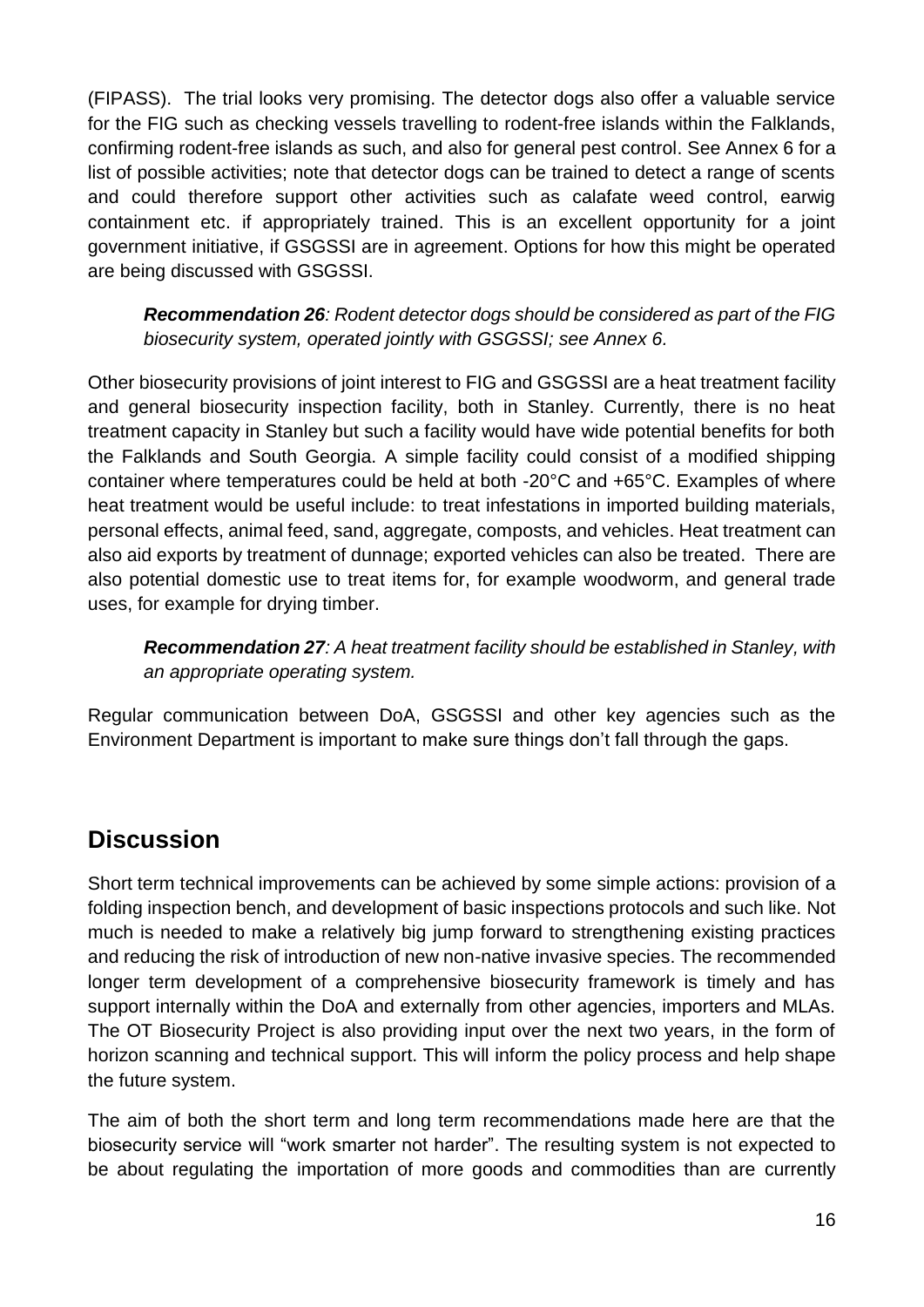regulated, but instead be about being far more strategic and cost-effective in terms of controls imposed, targeting high risk pathways and priority species.

Models for protocols exist and are readily available on-line from large countries such as New Zealand and Australia. Some specific examples are provided in this report from the comparable Territory of St Helena which have been adapted or specifically written for a small OT. The intention is not that the St Helena documents can or should be applied directly to the Falklands, they should be seen as examples of how biosecurity can be delivered in the context of a small Territory and suggestions for ideas. It must also be noted that Biosecurity St Helena can count on two full time staff plus up to six part time inspectors who can be called on to assist with inspections at the border as well as post-border activities. St Helena also has dedicated biosecurity facilities at the ports of entry for produce inspections. The Falklands has only one full time and one part time staff and no facilities.

The biggest weakness of the Falklands system is considered to be the small size of the biosecurity team. Existing staff have the capacity to deliver the system at the current limited level of inspections but will be very stretched to extend activities beyond, to a wider range of imported goods, achieve presence at the ports of entry, or post-border monitoring and rapid response. This reduces the effectiveness of the system and increases the risk of introduction of new invasive species. The development of protocols and procedures aimed at making the biosecurity work more effectively will be difficult as it takes times to do this, and the policy development process will be even more challenging. The fact that the current biosecurity team will shortly consist of entirely new staff is a further challenge, with the loss of accumulated experience and knowledge. FIG is urged to consider options to remedy this issue, at least for the period of policy development and to strengthen the technical side.

It must be noted that this report has focused on the terrestrial aspects of biosecurity because they are the ones currently developed and being implemented, but the marine side is not being ignored. Currently there are no hull inspections of vessels being carried out, but a longer term settlement plate project is being run by FIG, the Shallow Marine Surveys Group (SMSG) and Premier Oil, with plans to extend this over the coming years. The South Atlantic Environment Research Institute (SAERI) also intends to develop a frontline monitoring system for marine non-native species. This should be included in a future biosecurity system. It is also another example where there are joint benefits for both FIG and GSGSSI.

### <span id="page-16-0"></span>**Acknowledgements**

Many thanks to the biosecurity team Naomi Baxter and Steve McLean for their time and invaluable observations on the system. Also to Steve Pointing and Adam Dawes, and all the staff at DoA for making me welcome, Ross James of GSGSSI for very useful comments, to Tim Miller at Stanley Growers and Cathy Halliday at Chandlery for their ideas and comments, to SAERI and DoA for office space and wifi, and to Falklands Conservation, Environment Department and the RSPB for very useful discussions and input to this report.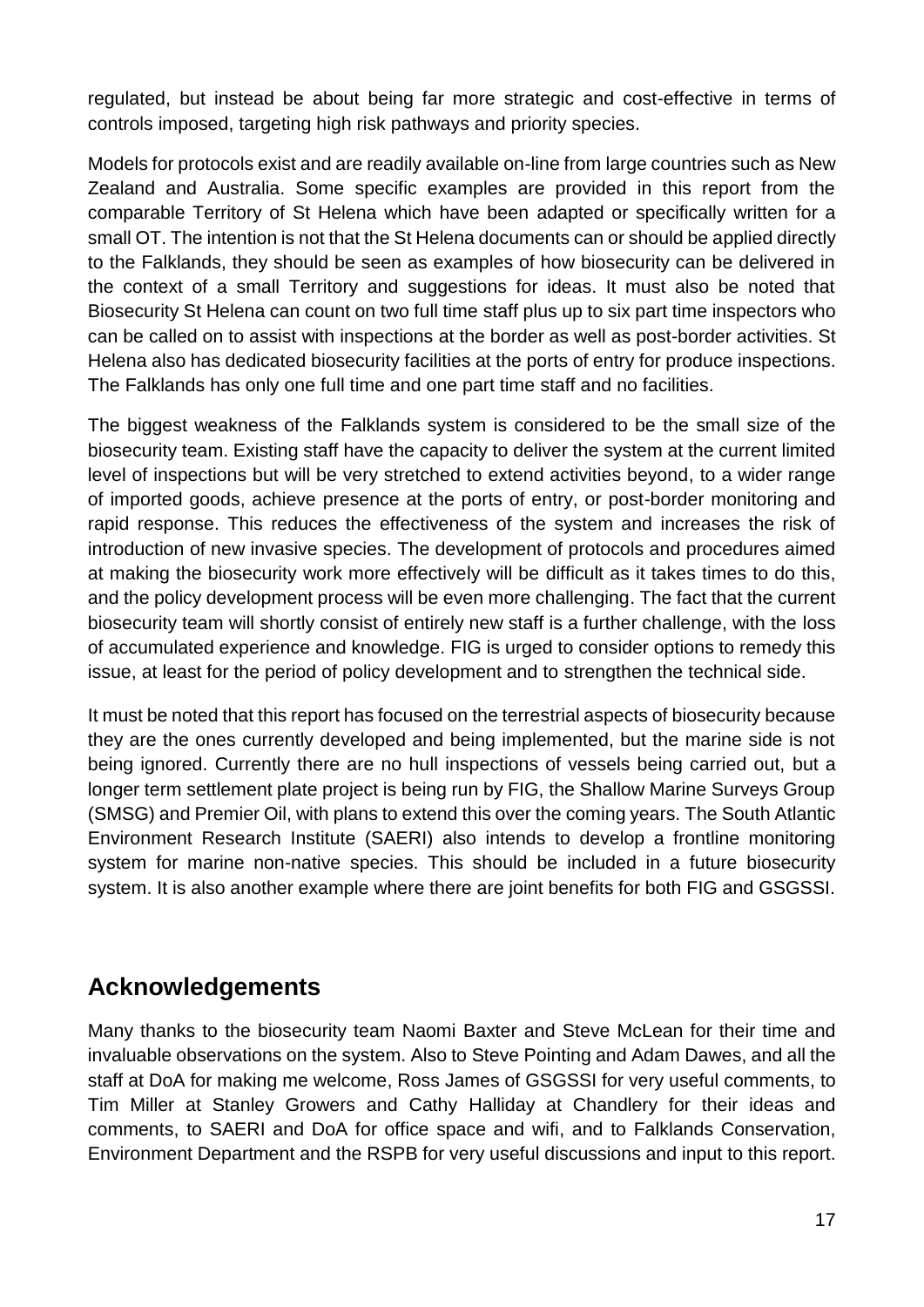# <span id="page-17-0"></span>**References**

Simpson, B. and Hellstrom, J. 2004. Biosecurity for the Falkland Islands. December 2004.

Van Zyl, H.J. 2015. Falklands Islands Biosecurity Secondment, 4 September 2015 – 23 October 2015. Report and Recommendations. Ministry for Primary Industries, New Zealand, 23 October 2015.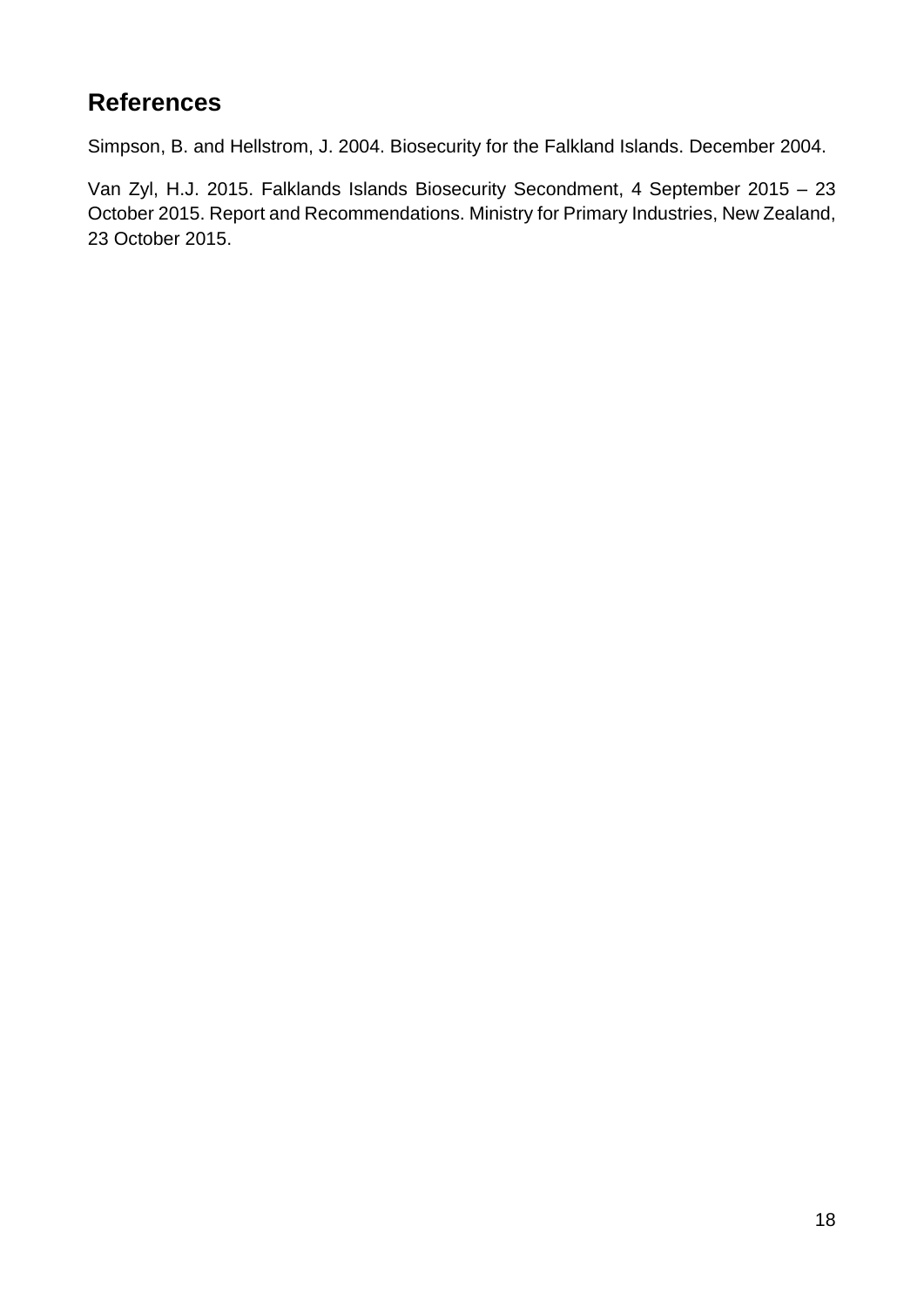# <span id="page-18-0"></span>**Annex 1. Programme of visit**

| <b>Date</b>            | Location                                                                                                                                                                                             | AM                                                                                                                                                                                            | <b>PM</b>                                                                                                                                                                                                |  |  |
|------------------------|------------------------------------------------------------------------------------------------------------------------------------------------------------------------------------------------------|-----------------------------------------------------------------------------------------------------------------------------------------------------------------------------------------------|----------------------------------------------------------------------------------------------------------------------------------------------------------------------------------------------------------|--|--|
| 4 <sup>th</sup> April  | Stanley                                                                                                                                                                                              | 09:00 - 11:00 Initial meeting and<br>discussions with Naomi<br>$11:00 - 12:00$ Participation in<br>biosecurity catch-up meeting<br>with MLAs Teslyn Barkman and<br>lan Hansen                 | 13:00 - 14:00 Participation in<br>biosecurity catch-up meeting with<br>environment sector<br>14:00 - 16:30 Discussions with<br>Naomi on the biosecurity system                                           |  |  |
| 5 <sup>th</sup> April  | Stanley                                                                                                                                                                                              | $08:30 - 15:30$ Field visit to see<br>Calafate control site, Port<br><b>Sussex</b>                                                                                                            | Work with Government of South<br>Georgia and South Sandwich Islands                                                                                                                                      |  |  |
| 6 <sup>th</sup> April  | Stanley<br>Work with Government of South<br>13:00 - 14:00 Meet Paul Brickle,<br>Georgia and South Sandwich<br><b>SAERI</b><br>Islands<br>14:00 - 15:00 Meet Adam Dawes,<br>Dept of Agriculture (DoA) |                                                                                                                                                                                               |                                                                                                                                                                                                          |  |  |
| 7 <sup>th</sup> April  | Free                                                                                                                                                                                                 |                                                                                                                                                                                               |                                                                                                                                                                                                          |  |  |
| 8 <sup>th</sup> April  | Free                                                                                                                                                                                                 |                                                                                                                                                                                               |                                                                                                                                                                                                          |  |  |
| 9 <sup>th</sup> April  | Stanley                                                                                                                                                                                              | $09:00 - 11:00$ DoA meeting with<br>Naomi, review programme,<br>review existing biosecurity<br>documents, discussions.<br>11:00 - 12:00 Meet Steve<br>Pointing, Senior Veterinary<br>Officer. | 13:00 - 15:30 Meet Tim Miller,<br>Stanley Growers. Tour of site and<br>inspection areas.<br>$15:45 - 16:30$ Discussions with<br>Naomi on the biosecurity system                                          |  |  |
| 10 <sup>th</sup> April | Stanley                                                                                                                                                                                              | 09:00 - 10:00 Fresh produce<br>inspections, Stanley Growers<br>10:00 - 12:00 Meet Frin Ross<br>and Esther Bertram, Falklands<br>Conservation, and Sacha<br><b>Cleminson RSPB</b>              | 13:00 - 14:30 Fresh produce<br>inspections, the Chandlery<br>$14:30 - 16:30$ Discussions with<br>Naomi on the biosecurity system<br>Courtesy meeting with John Barton,<br>Director of Natural Resources. |  |  |
| 11 <sup>th</sup> April | Stanley                                                                                                                                                                                              | $08:00 - 14:00$ Preparation of<br>draft report, SAERI                                                                                                                                         | 14:00 Meet Ross James GSGSSI<br>and Naomi to prepare evening<br>presentations.<br>17:00 Evening public presentation on<br>biosecurity at Chamber of<br>Commerce: NNSS, FIG and GSGSSI                    |  |  |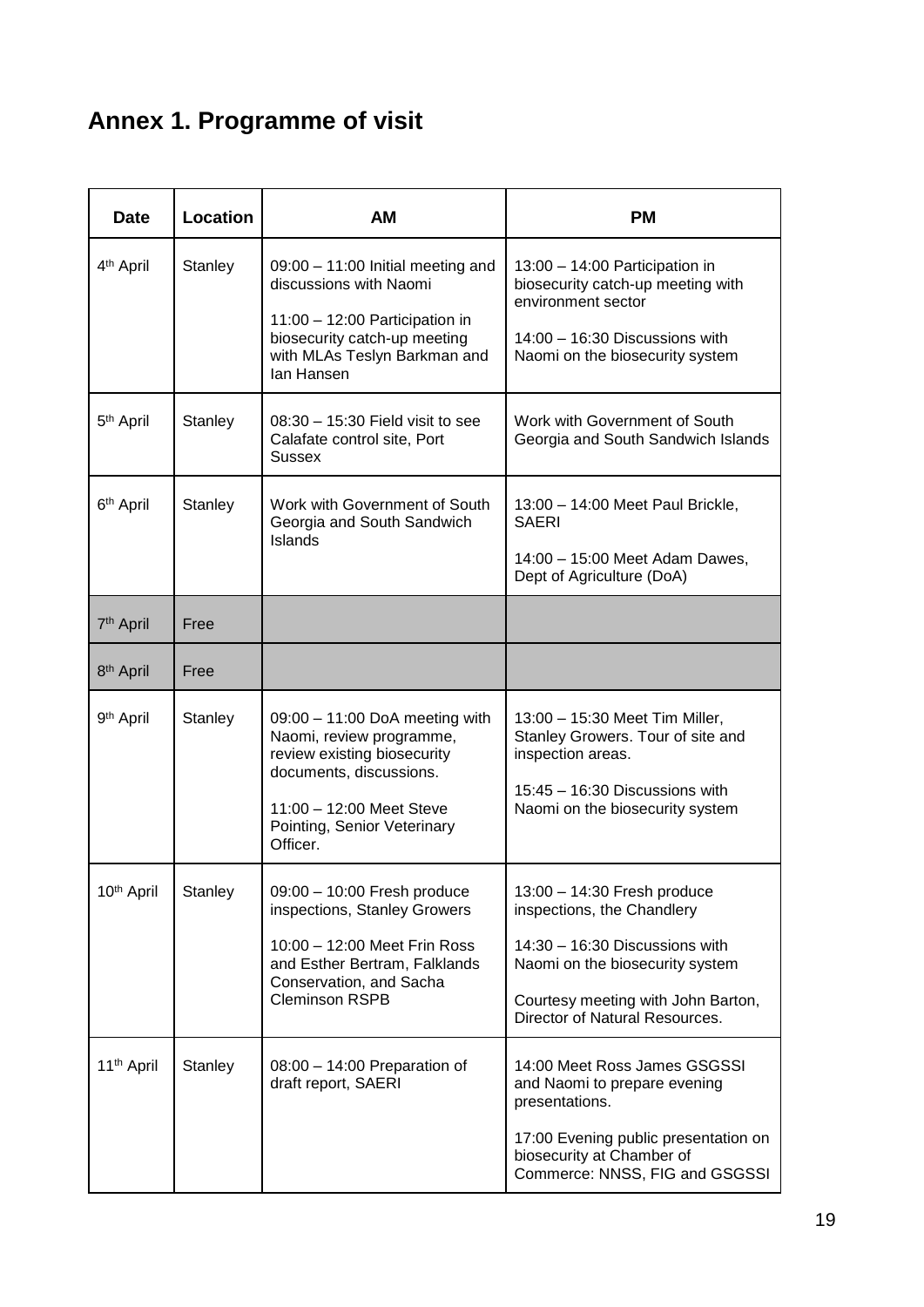| 12 <sup>th</sup> April | Stanley | 09:00 - 10:00 Meet Denise<br>Blake (Env officer)<br>General discussions with Naomi,<br><b>DoA</b>                               | 15:00 - 17:00 Airport, to view<br>biosecurity procedures at the<br>inbound MOD flight from the UK                                                        |
|------------------------|---------|---------------------------------------------------------------------------------------------------------------------------------|----------------------------------------------------------------------------------------------------------------------------------------------------------|
| 13 <sup>th</sup> April | Stanley | General discussions with Naomi,<br><b>DoA</b><br>$10:00 - 11:00$ Meet Tsitsi<br>Chitsiku and Matthew Jackson,<br>legal drafters | 13:00 Meet Ross James, GSGSSI, to<br>discuss government synergies and<br>shared concerns.<br>15:30 Meet Barry Rowlands, Chief<br>Executive Officer, FIG. |
| 14th April             | Free    |                                                                                                                                 |                                                                                                                                                          |
| 15 <sup>th</sup> April | Free    |                                                                                                                                 |                                                                                                                                                          |
| 16th April             | Stanley | $09:00 - 10:00$ Wrap-up meeting<br>with DoA<br>General discussions with Naomi,<br><b>DoA</b>                                    | $12:00 - 16:30$ Field trip to Kidney<br>Island with rodent detector dogs                                                                                 |
| 17 <sup>th</sup> April | Stanley | 11:30 - 12:00 Meet Diane<br>Simsovic, Head of Policy, FIG                                                                       | <b>Report writing</b>                                                                                                                                    |
| 18 <sup>th</sup> April | Travel  | Depart via Airbridge                                                                                                            |                                                                                                                                                          |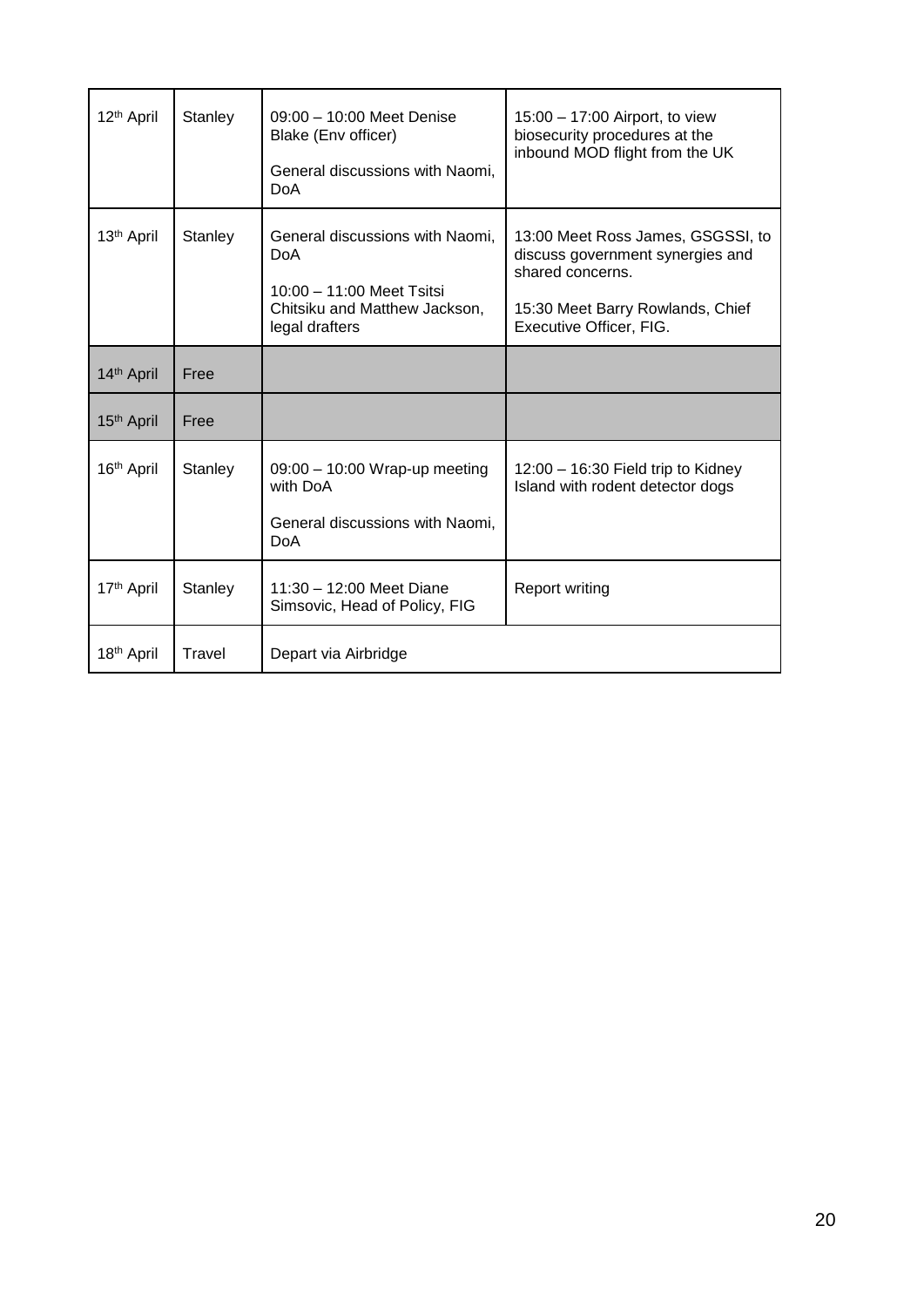## <span id="page-20-0"></span>**Annex 2. Horizon scanning**

### **Background**

In 2016 Defra and the GB Non-native Species Secretariat (NNSS) secured funding over four years (2016-2020) under the FCO's Conflict, Stability and Security Fund (CSSF) to help the development of comprehensive biosecurity for the Overseas Territories by providing them with access to UK expertise on risk analysis, pathway management, pest identification, horizon scanning, contingency planning, rapid response capability and species management. Work began with a gap analysis of the current biosecurity in each Overseas Territory. This found that the greatest gaps were in *horizon scanning* for future invasive species and pests and *analyses of the pathways of introduction*. Both these elements are key to underpinning future work which will aim to foster preparedness for the horizon species, developing cost-effective pathway action or contingency plans where appropriate for each Overseas Territory.

#### **What is horizon scanning?**

The aim of horizon scanning is to predict the likelihood of the arrival and establishment of new non-native species that are most likely to impact biodiversity and ecosystems or impact socio-economically (agricultural production, livestock and public health) in the next 5-10 years.

The work covers all three environments (terrestrial, freshwater (where relevant) and marine) and also all species across the taxonomic spectrum (invertebrates, vertebrates and plants), with the exception of human, plant and animal pathogens.

#### **Why do it?**

Being able to predict which damaging species are most likely to arrive in the next 5-10 years and by which pathways allows resources to be targeted strategically at these pathways. It allows limited resources to be allocated very cost-effectively.

#### **How is it done?**

The concept of doing horizon scanning is quite simple and involves resolving four questions:

- 1. What non-native species are already present?
- 2. What are the pathways by which new non-native species could arrive, and where would they come from?
- 3. What species could use these pathways which aren't already present?
- 4. Which of these new non-native species are most likely to harm our island environment, economy or public health?

From the results of questions 1 to 4, a further question is then asked: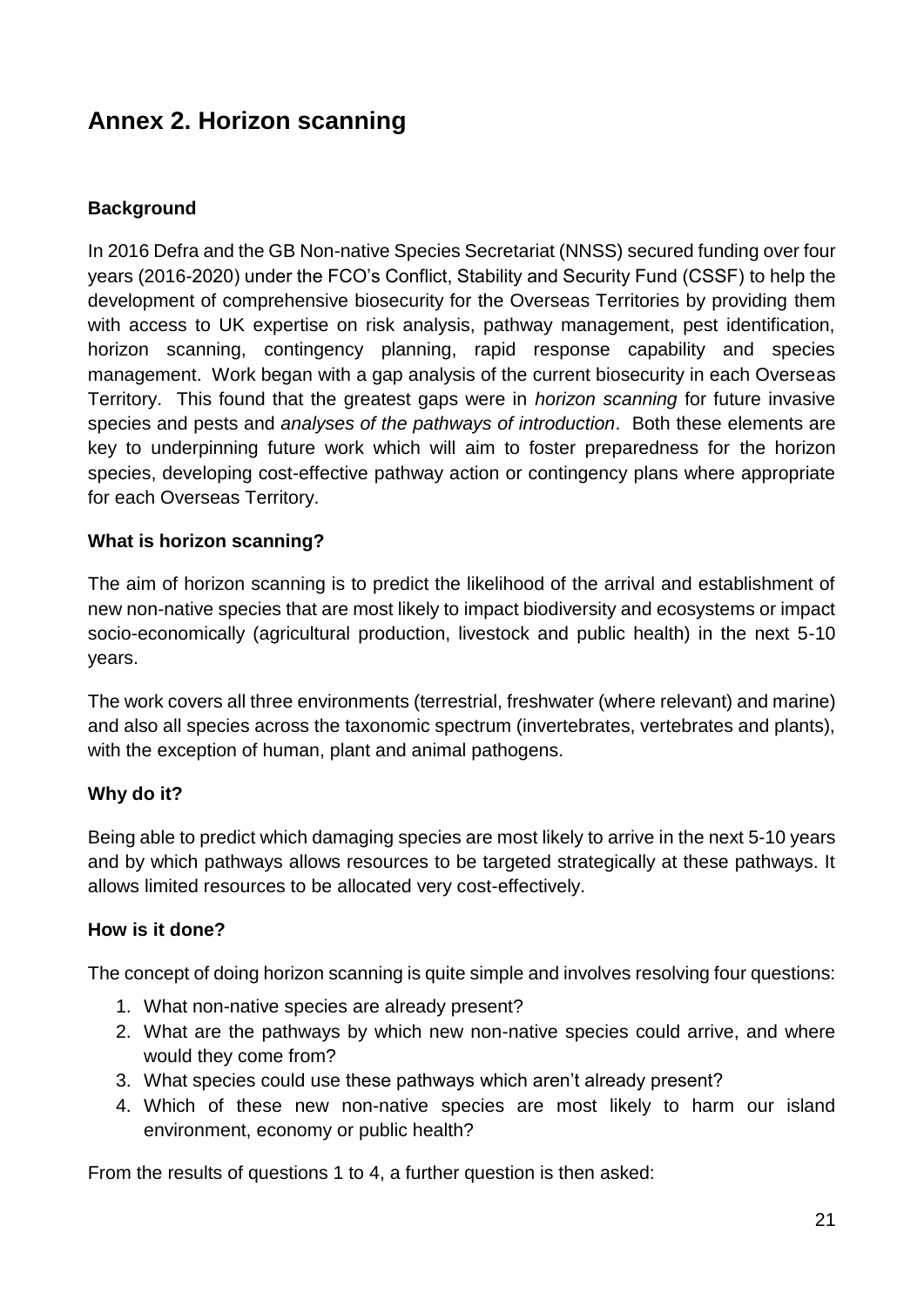5. How can the risk of their arrival be reduced?

Resolving question 5 consists of developing a pathway action plan.

#### The methodology proposed

The majority of the work will be carried out using the consensus methods for prioritisation of species developed in previous horizon scanning exercises by the Centre for Ecology and Hydrology (CEH) for Great Britain, Europe, and the Cyprus Sovereign Base Areas. Work will be overseen by a steering group composed of Defra, the Non-Native Species Secretariat, RSPB, IUCN and UKOTA.

The analysis will focus on species not present in the Overseas Territory in each case but occurring elsewhere in the region or at the sources of the pathways. Preliminary species lists will be compiled by selected taxonomic and environmental experts by referring to other lists and databases. To assist this process, a synthesis of existing pathways and transport links is provided by the Non-native Species Secretariat (NNSS) for each Territory.

Each exercise will consist of a workshop of the taxonomic experts and Territory representatives to agree a consensus of the species mostly likely be introduced, and the risk rankings based on their expert judgements. Workshops will take place in the territory or at an appropriate other location. The output will include a list of species of concern for each territory/cluster of territories.

Following the horizon scanning workshop, the NNSS will work with each Territory to assist the development of a pathway action plan to mitigate the identified risks.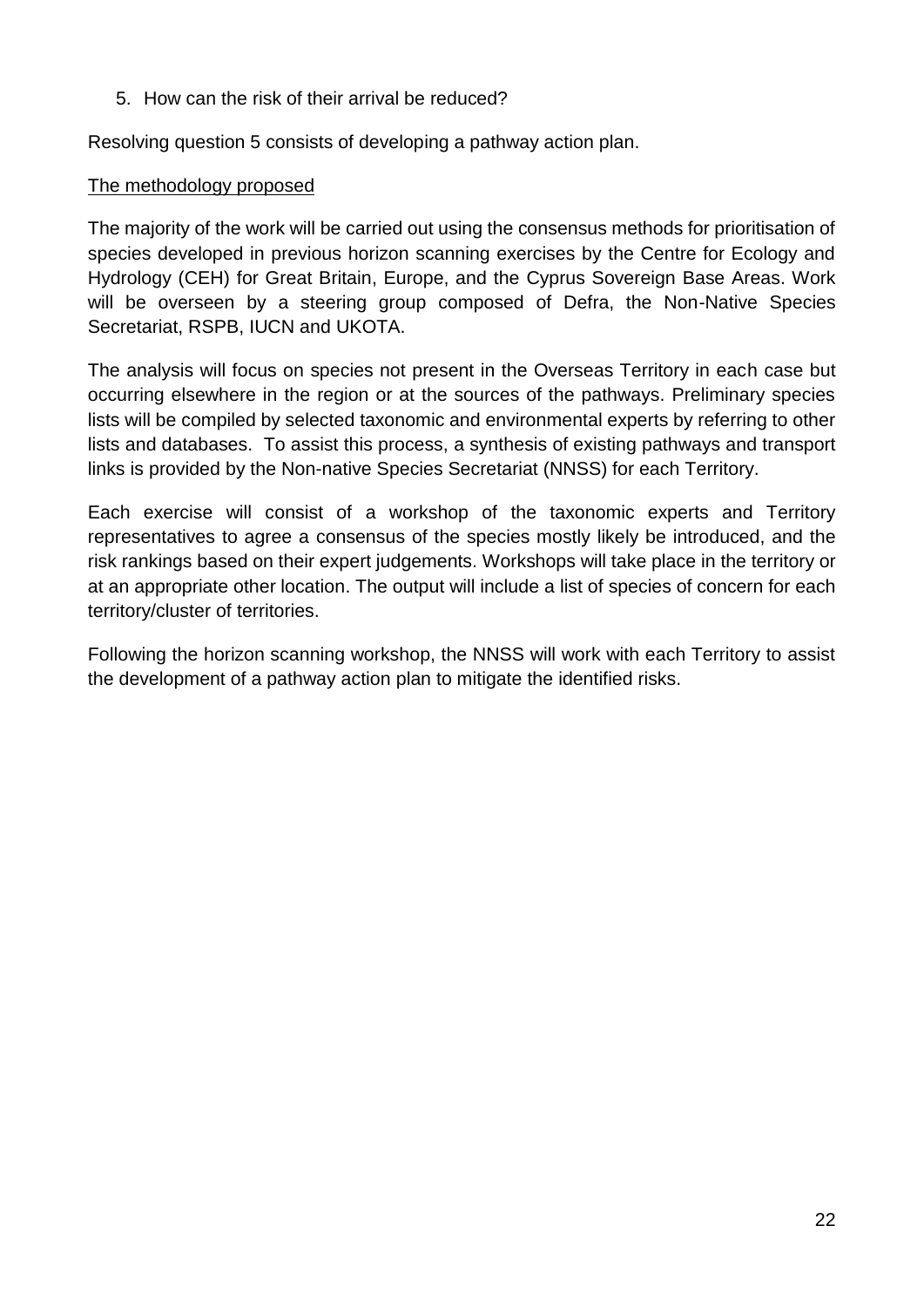# <span id="page-22-0"></span>**Annex 3. Sampling rates for high risk produce.**

This sampling rate gives 99% confidence of detecting a 1% infestation.

|                          | number of fruit per carton |          |          |                |                |                |  |
|--------------------------|----------------------------|----------|----------|----------------|----------------|----------------|--|
| <b>Number of cartons</b> | 10                         | 11 to 20 | 25 to 35 | 45 to 55       | 60 to 70       | 80 to 100      |  |
| 5                        | all                        | all      | all      | all            | all            | all            |  |
| 10                       | all                        | all      | 8        | $\overline{7}$ | 6              | 5              |  |
| 15                       | 12                         | 10       | 10       | $\overline{7}$ | 6              | 5              |  |
| 20                       | 18                         | 16       | 11       | 8              | 6              | $\overline{5}$ |  |
| 25                       | 20                         | 17       | 11       | 8              | 6              | $\overline{5}$ |  |
| 30                       | 23                         | 19       | 12       | 9              | $\overline{7}$ | 5              |  |
| 40                       | 27                         | 21       | 12       | 9              | $\overline{7}$ | 5              |  |
| 50                       | 30                         | 23       | 13       | 9              | $\overline{7}$ | $\overline{5}$ |  |
| 60                       | 32                         | 24       | 13       | 10             | $\overline{7}$ | 5              |  |
| 70                       | 34                         | 24       | 14       | 10             | $\overline{7}$ | $\overline{5}$ |  |
| 80                       | 35                         | 25       | 14       | 10             | $\overline{7}$ | 5              |  |
| 90                       | 36                         | 25       | 14       | 10             | $\overline{7}$ | $\overline{5}$ |  |
| 100                      | 37                         | 25       | 14       | 10             | $\overline{7}$ | $\overline{6}$ |  |
| 125                      | 38                         | 26       | 14       | 10             | $\overline{7}$ | 6              |  |
| 150                      | 39                         | 28       | 15       | 10             | $\overline{7}$ | 6              |  |
| 200                      | 40                         | 28       | 15       | 10             | $\overline{7}$ | 6              |  |
| 250                      | 42                         | 30       | 15       | 10             | $\overline{7}$ | 6              |  |
| 300                      | 42                         | 30       | 15       | 10             | $\overline{7}$ | 6              |  |
| 350                      | 43                         | 30       | 15       | 10             | $\overline{7}$ | 6              |  |
| 400                      | 43                         | 30       | 15       | 10             | $\overline{7}$ | 6              |  |
| 450                      | 44                         | 30       | 15       | 10             | $\overline{7}$ | 6              |  |
| 500                      | 44                         | 30       | 15       | 10             | $\overline{7}$ | $\overline{6}$ |  |

Number of cartons to be sampled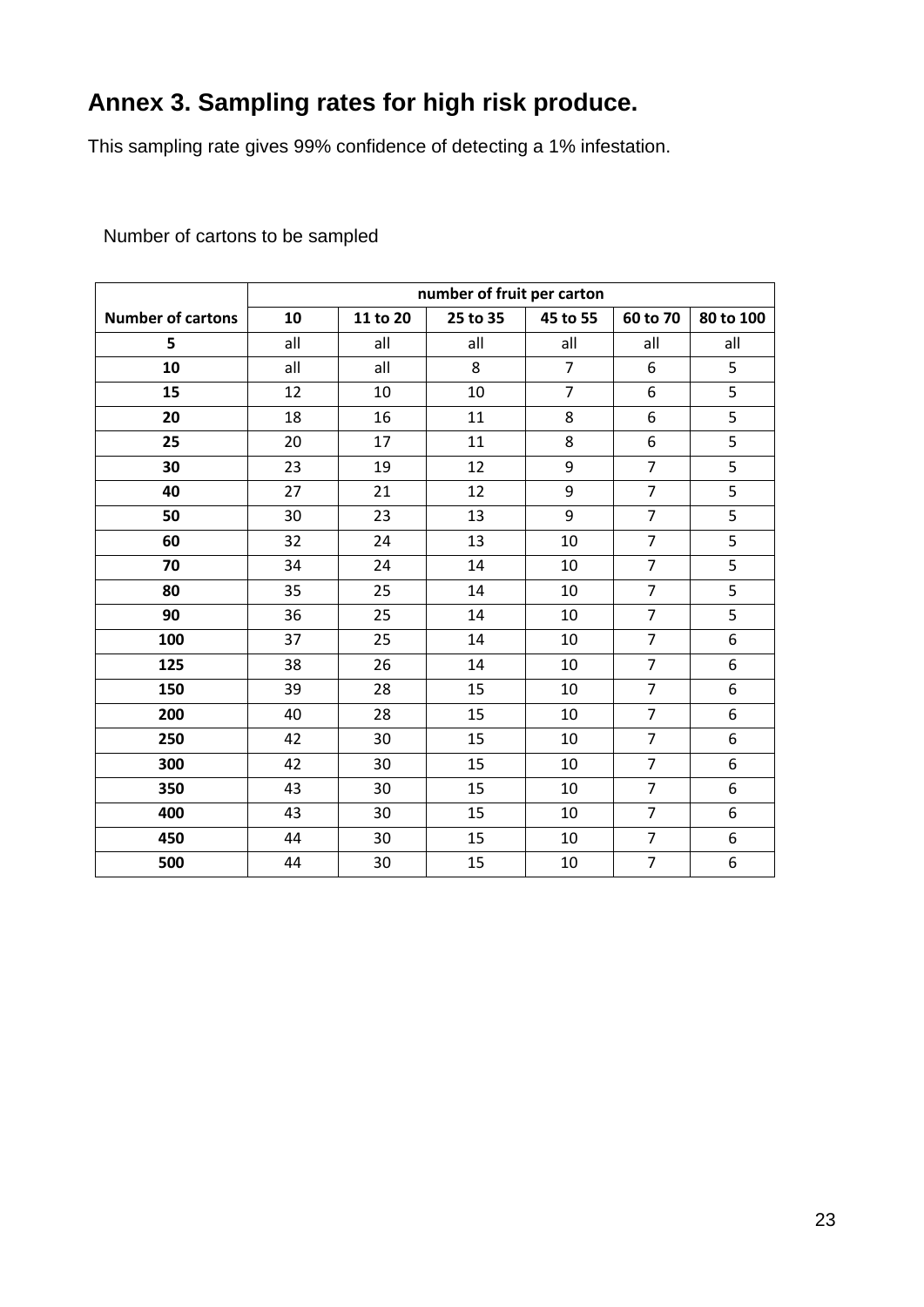# **Annex 4. Sampling rates for medium risk produce**

This sampling rate gives a 95% confidence of detecting a 2% infestation.

Number of cartons to be sampled

<span id="page-23-0"></span>

| <b>Number of</b> | number of fruit per carton |                |                |    |    |                |                |                |            |
|------------------|----------------------------|----------------|----------------|----|----|----------------|----------------|----------------|------------|
| cartons          | $\mathbf{1}$               | 5 to 10        | 15             | 25 | 35 | 50 to 60       | 70 to 90       | 100 to 140     | 150 to 200 |
| 5                | all                        | all            | 6              | 5  | 5  | 4              | $\overline{a}$ | 4              | 4          |
| 10               | all                        | all            | 6              | 5  | 5  | 4              | 4              | 4              | 4          |
| 15               | 10                         | $\overline{7}$ | 6              | 5  | 5  | 4              | 4              | 4              | 4          |
| 20               | 10                         | $\overline{7}$ | 6              | 5  | 5  | 4              | 4              | 4              | 4          |
| 25               | 10                         | $\overline{7}$ | 6              | 5  | 5  | 4              | 4              | 4              | 4          |
| 30               | 10                         | $\overline{7}$ | $\overline{7}$ | 5  | 5  | 4              | 4              | 4              | 4          |
| 35               | 10                         | $\overline{7}$ | $\overline{7}$ | 5  | 5  | 4              | 4              | $\overline{4}$ | 4          |
| 40               | 10                         | 8              | $\overline{7}$ | 5  | 5  | 4              | 4              | 4              | 4          |
| 45               | 10                         | 8              | $\overline{7}$ | 5  | 5  | 4              | 4              | 4              | 4          |
| 50               | 10                         | 8              | 8              | 5  | 5  | 4              | 4              | 4              | 4          |
| 60               | 10                         | 8              | 8              | 5  | 5  | 4              | 4              | 4              | 4          |
| 70               | 10                         | 8              | 8              | 5  | 5  | 4              | 4              | 4              | 4          |
| 80               | 10                         | 8              | 8              | 6  | 5  | 4              | 4              | 4              | 4          |
| 90               | 10                         | 8              | 8              | 6  | 5  | 4              | 4              | 4              | 4          |
| 100              | 10                         | 8              | 8              | 6  | 6  | 4              | 4              | 4              | 4          |
| 125              | 12                         | 8              | 8              | 6  | 6  | 4              | 4              | 4              | 4          |
| 150              | 15                         | 9              | 8              | 6  | 6  | $\overline{4}$ | 4              | 4              | 4          |
| 200              | 20                         | 9              | 8              | 6  | 6  | 4              | 4              | 4              | 4          |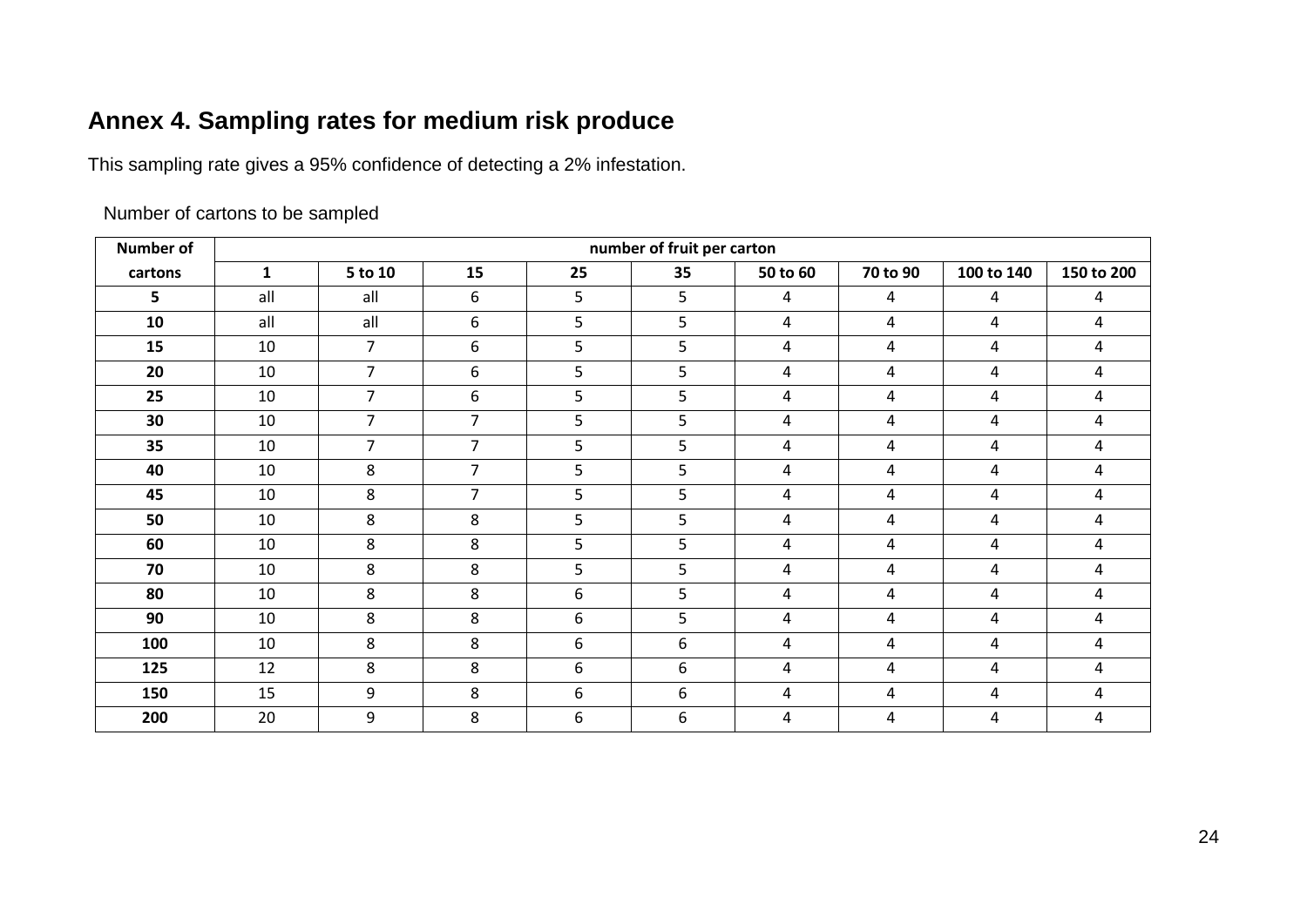### <span id="page-24-0"></span>**Annex 5. Recommendations for the development of a biosecurity policy.**

- Take time to give all stakeholders the opportunity to become involved; this may take months. The process is as important as the final document in many ways as this is the time when the people involved learn about biosecurity in a wider sense, and buy-in develops.
- Involve the key agencies in the policy team to oversee the process: agriculture, livestock, environment, public health and customs.
- Engagement with stakeholders and the wider community:
	- An early consultation with members of the wider community preferably done informally through structured conversations or using the Survey Monkey tool to avoid the "interrogation" effect – is important, to gauge what people think about the biosecurity system and where they see the priorities. How much support for biosecurity is there in the community, where do they see the priorities, and what do they understand by the term "biosecurity"?
	- A communications plan can then be developed to address any issues raised. The aim of communication is to change behaviour, and the plan will outline what needs to be communicated and to who (the target audiences whose behaviour you want to change), and how they are best approached.
	- Make sure that feedback and views from stakeholders are incorporated as appropriate, and that they know this.
- If an influential person is not supportive, don't challenge them or attempt to argue: listen and consider their views, look for common ground.
- Keep checking back with the MLAs to ensure that they are on-board with the process and progress.
- Include the development of key performance indicators to measure success and achievements.